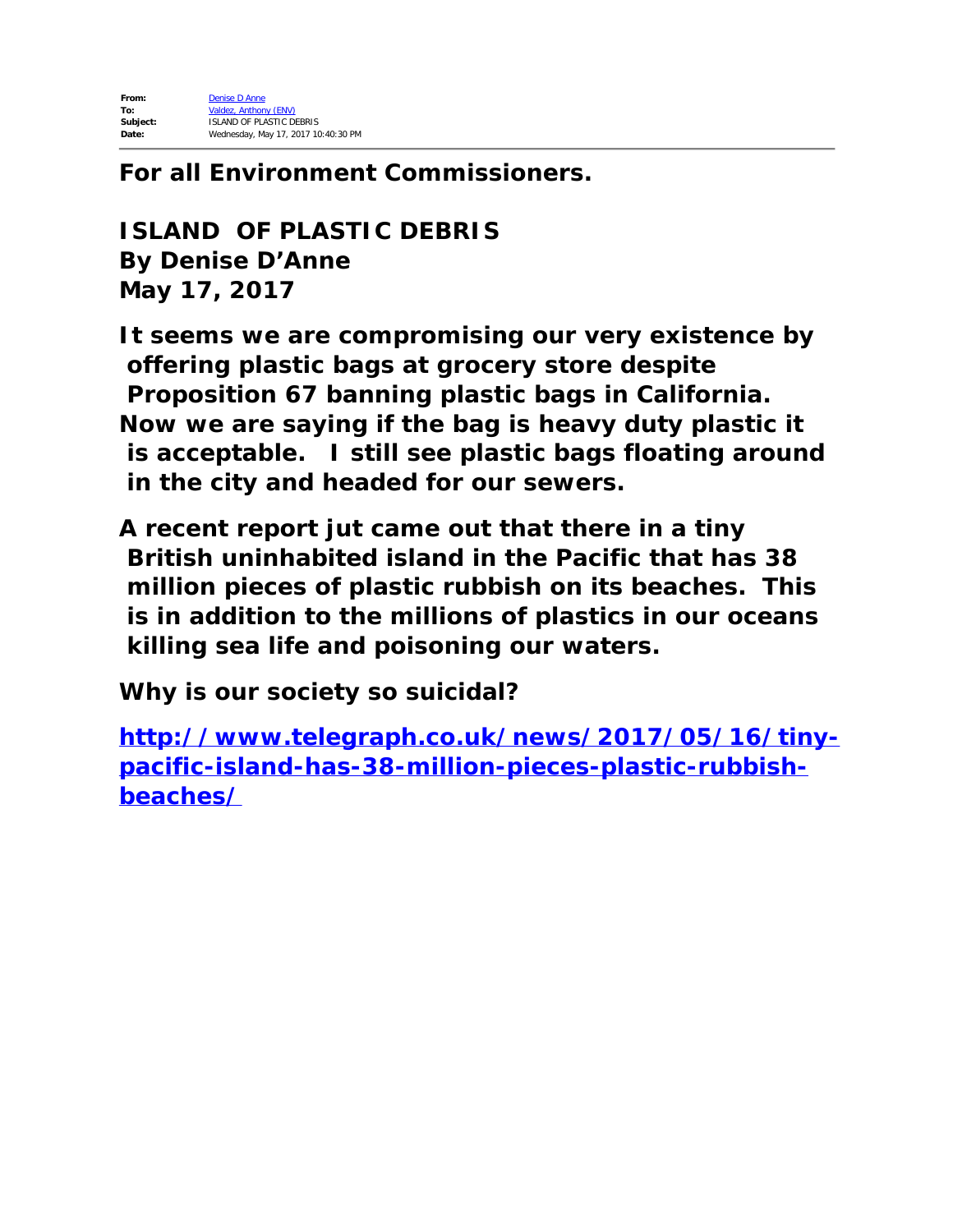Dear Anthony,

Please send our comments below to the Commissioners on the Commission for the Environment.

We'd like to note that we had very little time to do this; we received the updated resolution only yesterday, giving us barely time to read, draft comments and discuss them before sending this letter.

Many thanks for all your help,

Rupa

----------------------------

Dear Commissioners,

Here are the San Francisco Forest Alliance comments on the revised biodiversity resolution.

Page 1-4

The resolution conflates biodiversity with "natural heritage". Biodiversity would place value on all species. Instead, this document promotes action only to aid the survival of species that were present in San Francisco at some particular historical moment. Species that arrived later are targeted for control or eradication.

This document needs to recognize that all species contribute to biodiversity, that the addition of new species is inevitable, that all "new" species are not damaging to legacy species and that some new species are incredibly beneficial, trees in particular.

Page 1-14

The resolution separates parks and natural areas. In fact, most of our natural areas are parks, and for some neighborhoods, their primary parks are natural areas. For social justice, those parklands should not be converted into restricted access nature preserves. This document should lay out a position on this issue.

This document should not separate "parks" from "natural areas" since for many of us, natural areas are our parks.

Page 2-17

The Climate Action Goals of 0-50-100-roots are inadequate. It states that San Francisco's tree cover is declining but only suggests action regarding street trees. It completely ignores the trees on other public lands controlled by RPD and PUC both inside and outside the City.

Page 5-4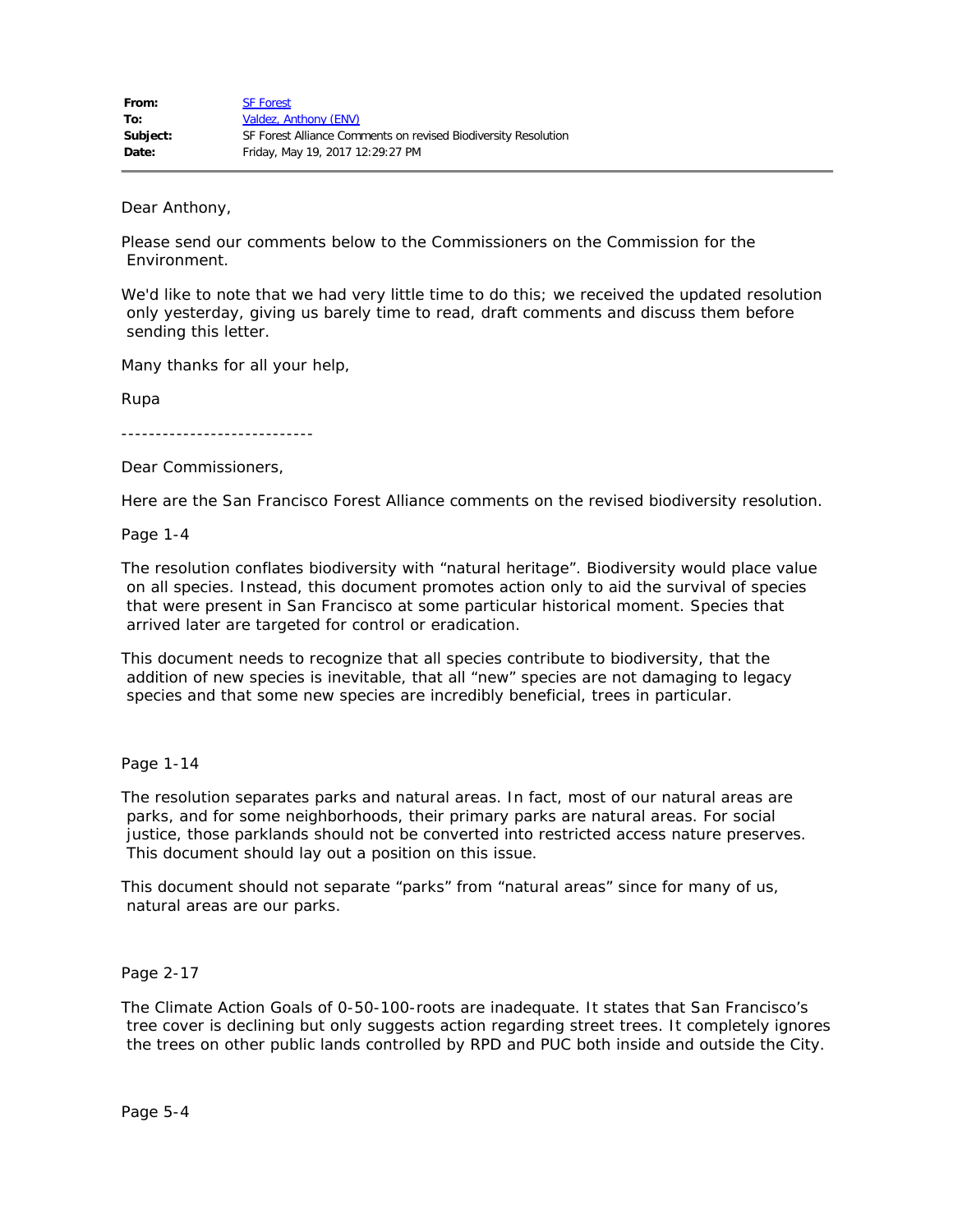San Francisco's "natural heritage" does not include forests. This document needs to come to grips with this fact. What is more important, expanding legacy grasslands or retaining trees and adding new trees? For global warming/greenhouse gas emissions, it is critical that we retain all living trees and plant as many new trees as we can. Removing trees and replacing them with grass and shrubs produces large GHG emissions and reduces future carbon sequestration.

Page 5-15

Indigenous San Francisco ecosystems are not capable of sequestering significant amounts of carbon, conserving water, preventing flooding or improving air quality. Trees can do these things, but few trees are indigenous to San Francisco and those that are never grew in profusion.

Page 6-7

This draft seems to endorse the use of toxic herbicides. Much of the use of these chemicals is to attempt to control plants that arrived in San Francisco after 1800. The precautionary principle should be applied here. Is it really necessary? Is there any data to show the risk is offset by a positive result?

Page 6-22 and 7-1

The Urban Forest Plan only addresses street trees. There are many more trees on lands controlled by RPD and PUC. Why does this resolution ignore them?

We thank you for your time and consideration,

San Francisco Forest Alliance (A 501(c)4 organization)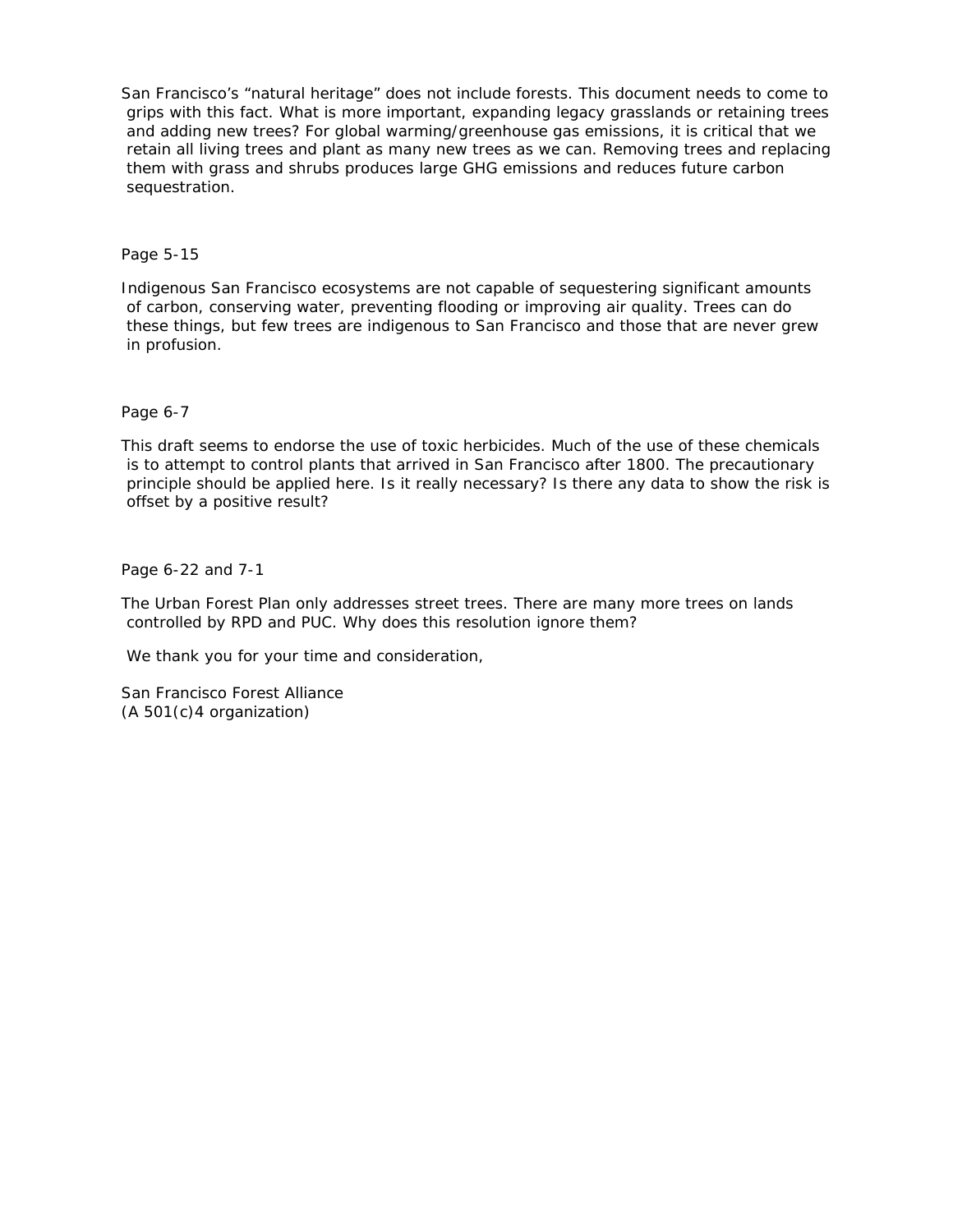Anthony and Guillermo,

Would you please pass this email on to the Commissioners prior to the May 23 meeting of the Commission?

Thank you,

Tom Borden

Department of Environment Commissioners,

I hope you will give the draft San Francisco Biodiversity Policy a careful read. It purports to aid in the fight against global warming, but instead promotes policies that contribute to greenhouse gas emissions. It seeks to prevent plantings of "invasive" trees. (page 3-20) Yet maintaining and planting the non-native trees that grow well in San Francisco is one of the key things we can do to increase carbon sequestration. Cutting down these "weeds" produces large emissions of methane and carbon dioxide.

Rather than have San Francisco take a leadership position in reducing greenhouse gas emissions, this policy would have the City make itself "climate -protected" (page 5-17). This does not mean doing our share to reduce climate change. It does not mean protecting urban infrastructure from rising sea level. It means that humans should use herbicides and other means to intervene on behalf of indigenous species that cannot survive the changing environment. The goal is to "mitigate climate change impacts to rare species and communities", not contribute to reducing climate change. (page 5-5)

The document claims to promote urban forests. (page 5-4) However, San Francisco's Climate Action Goals of 0-50-100-ROOTS (page 2-17) and the efforts of the Urban Forestry Council(page 7-7) only address street trees. None of this addresses the vast number of trees on lands managed by RPD and PUC. Why doesn't this policy advocate for the maintenance and expansion of those forests?

The document claims that indigenous ecosystems can, "sequester carbon, conserve water, prevent flooding, manage pests, and improve air quality." (page 5-15) Let's be honest, the native dunes, grasslands and scrub have extremely limited capability to conserve water and near zero ability to sequester carbon or improve air quality. Large trees can do those things, but they are not indigenous to the City and are not promoted by this policy.

The document advocates for the use of herbicides. (page 6-7) This is nothing to be proud of. The IPM program gives RPD and PUC land managers the freedom to spray Tier 1 herbicides in parks and watersheds to exterminate any plants they choose. We do not want pesticides in our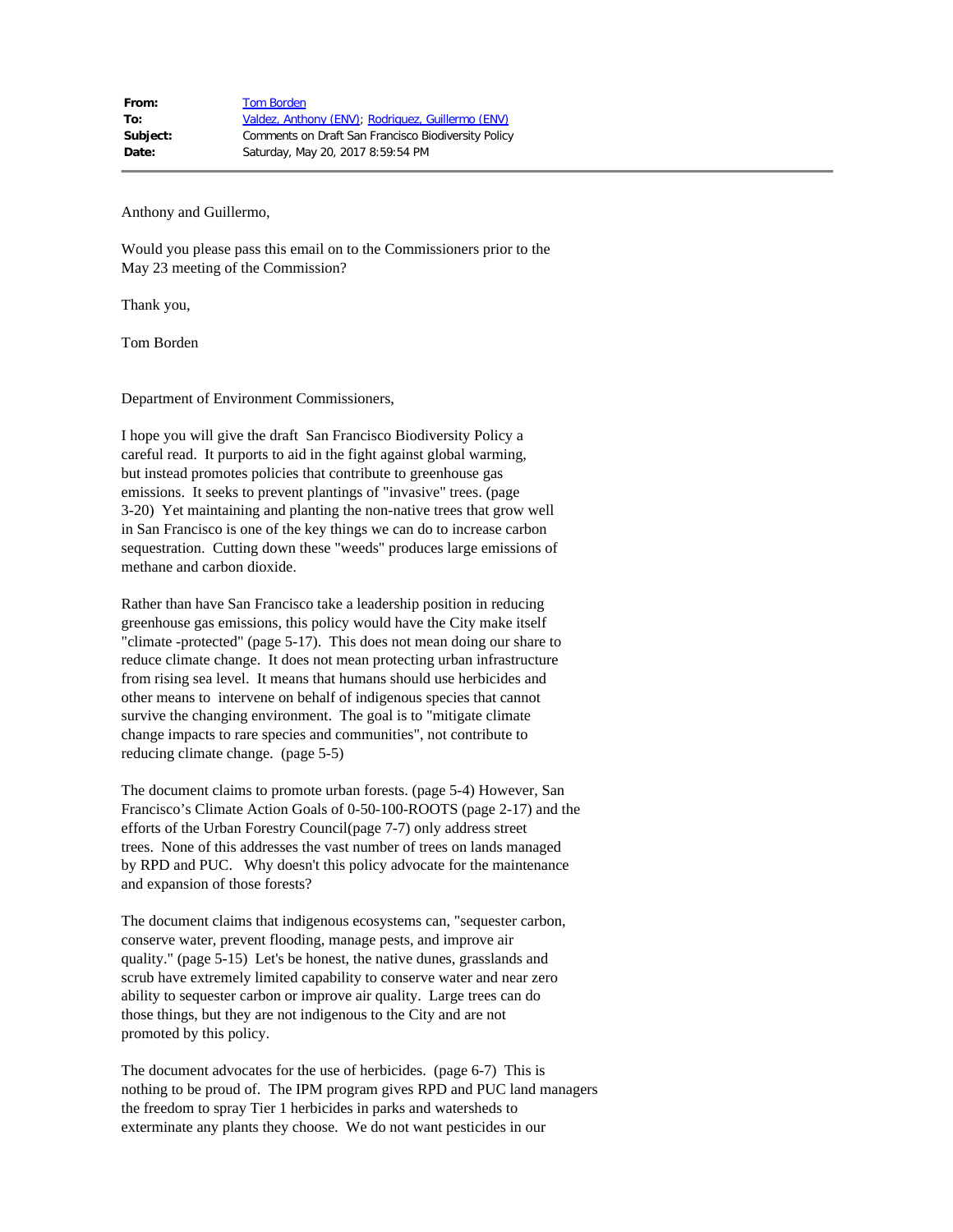parks or in our watersheds. It seems the precautionary principle does not apply here.

San Francisco talks the talk, but it also needs to walk the walk. To do our part in the fight against global warming, we need to protect our large trees and plant as many fast growing trees as we can. The Department of Environment should be tracking the size and number of trees that die or are removed in the City and on City controlled lands. It should be advocating for the rapid replacement of those trees.

This policy should make a real effort to address San Francisco greenhouse gas emissions and balance the protection of indigenous species against the benefits of non-native species.

Tom Borden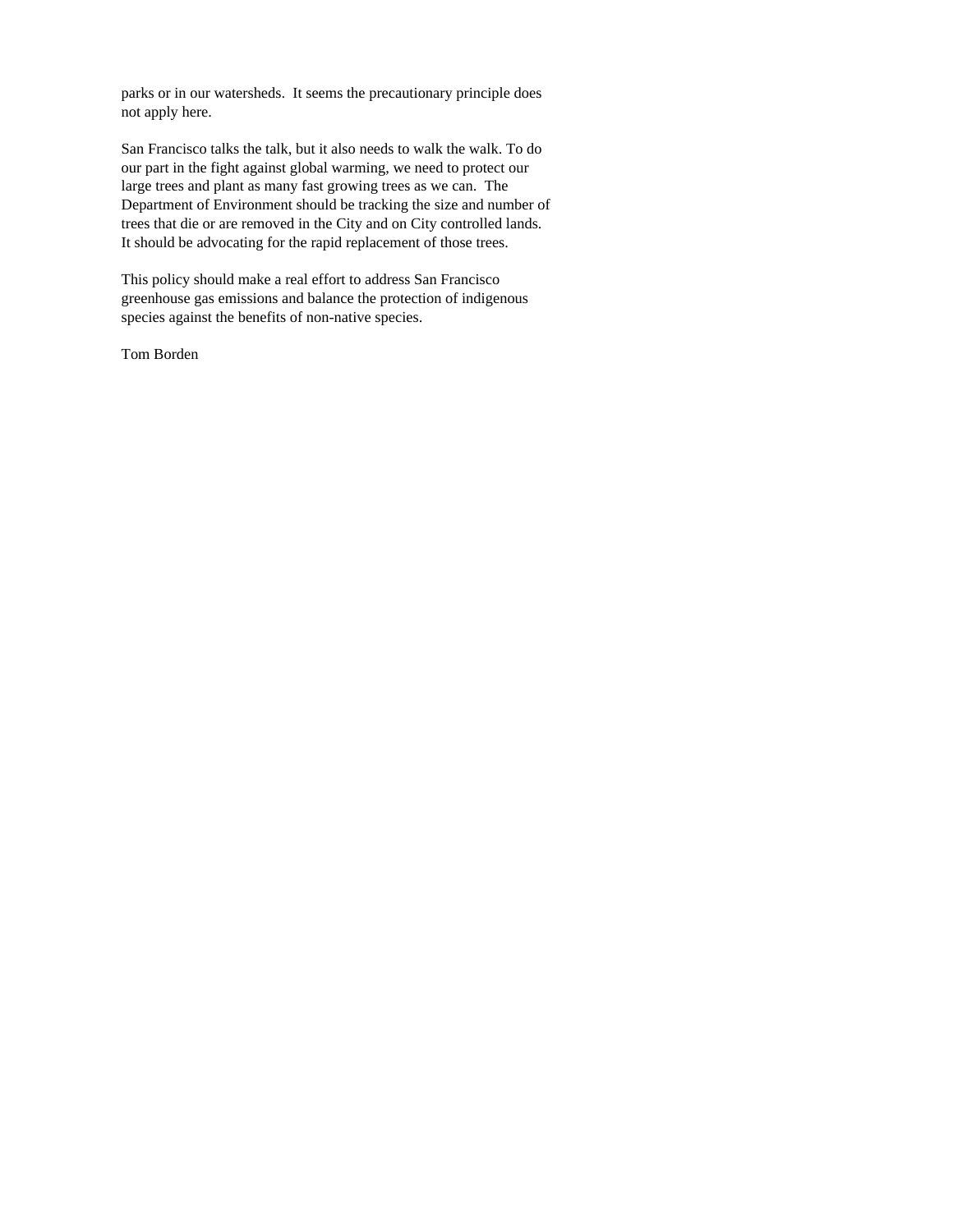| From:        | Anastasia Glikshtern                              |  |  |  |
|--------------|---------------------------------------------------|--|--|--|
| To:          | Valdez, Anthony (ENV); Rodriguez, Guillermo (ENV) |  |  |  |
| $Cc$ :       | Raphael, Deborah (ENV)                            |  |  |  |
| Subject:     | <b>Biodiversity Resolution</b>                    |  |  |  |
| Date:        | Friday, May 19, 2017 7:37:24 PM                   |  |  |  |
| Attachments: | biodiversity 5-7-2017 letter env comm.docx        |  |  |  |
|              |                                                   |  |  |  |

Comment on item 7c: Approval of Resolution File 2017-04-COE regarding citywide biodiversity goals and the Department of the Environment's role in protecting San Francisco's natural heritage.

Dear Commissioners,

"Natural heritage" is not "biodiversity", "biodiversity" is not "natural heritage." All species contribute to biodiversity, not only those which allegedly were present in the area at specific, arbitrarily selected point in time. There is evolution. As the climate changes the species which were present in the area cannot survive there anymore and move further to the north or higher up the mountains. The new species which take their place are often very beneficial to the environment. Trees - not grasslands of yesteryear - are especially important in densely populated urban areas.

This resolution is just another one - among others referenced in the document - designed to codify the superiority of "native" plants and wildlife, destruction of our forests in the name of "native restorations," and to put the "biodiversity" green-wash on the use of the most toxic herbicides which are damaging to public health and to the environment.

Sadly, none of the very valid suggestions that SF Forest Alliance provided to the Policy Committee were incorporated into this resolution.

I'm attaching the 5-7-2017 SFFA letter to the Policy Committee regarding this resolution for the reference. Line numbers and pages no longer apply - but the spirit does.

Below are notes on miscellaneous things in the new text of the resolution.

- "Natural" areas ARE parks. They are our neighborhood parks not "native" plant museums.
- Why do terms "indigenous ecosystems, "indigenous plants, birds, mammals, reptiles, and amphibians" mean something which allegedly was in the area about 250 years ago and not 500, 1,000, or a million years ago?
- Contributing to global warming by cutting down instead of protecting trees will have a detrimental effect on biodiversity "non-native" tree foes profess to care so much about. It is said that deforestation adds more atmospheric CO2 than the sum total of cars and trucks on the world's roads.
- San Francisco's Climate Action Goals somehow ignore the proposed killing of 18,500 trees and only consider street trees "as integral to local climate mitigation and adaptation." It is worth noting, though, that the city also chops down street trees right and left. On Masonic & Geary intersection all trees are killed (saw it this Thursday). The Sloat median is denuded as well.
- Contrary to numerous testimonies by people involved in Cities Connecting Children to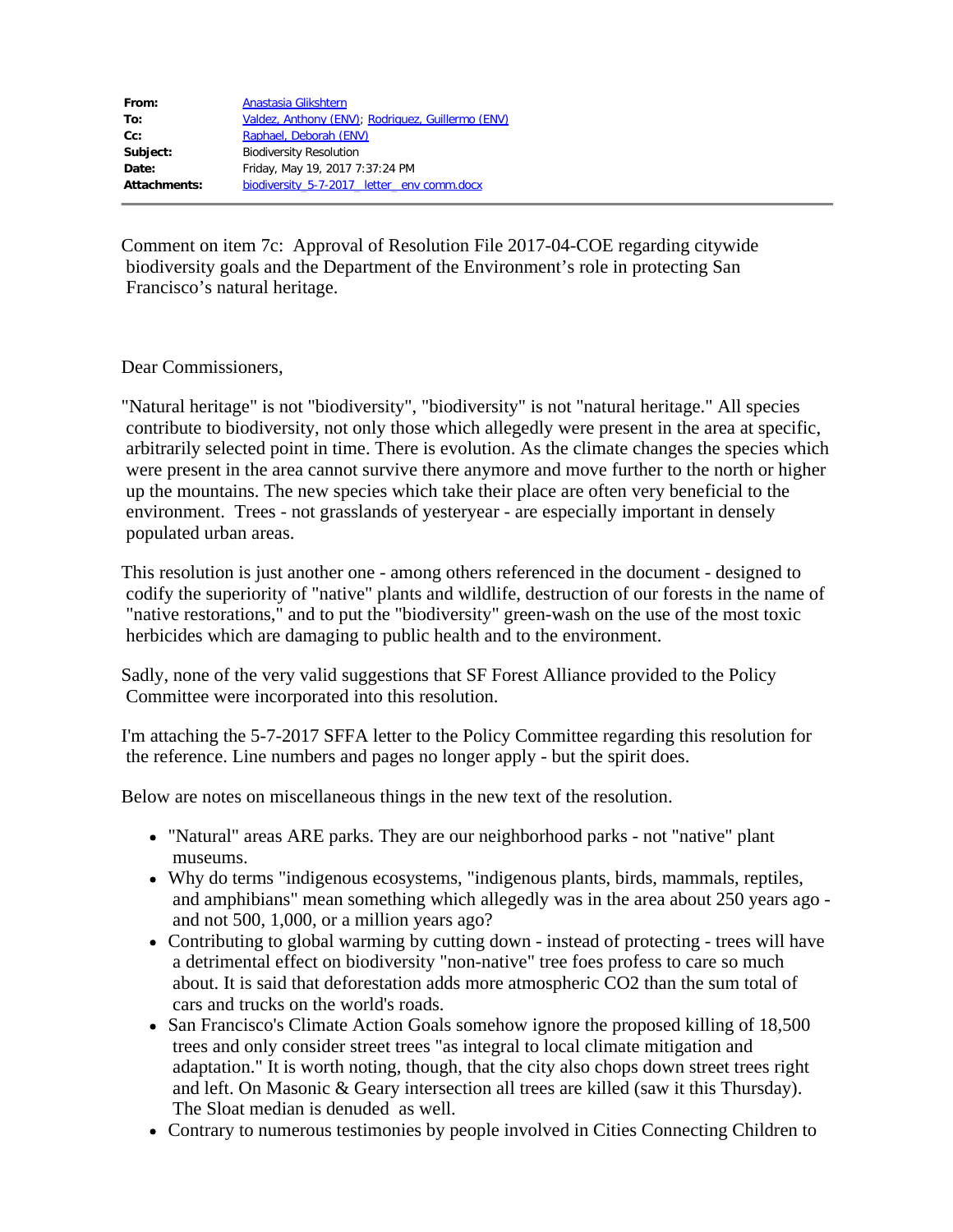Nature, children can be taught about nature, without "natural" areas being sprayed with herbicides. Children are much better off being far away from herbicides. In September of 2015 the American Academy of Pediatrics had concluded in it's meta study that "exposure to herbicides was associated with a slightly higher risk of childhood cancers in general... A significant increase in risk of leukemia was also associated with herbicide exposure."

- Wildlife and pollinators can be supported by many plants, not necessarily from other "Mediterranean climates," non necessarily "non-invasive." As an example, the population of endangered California Clapper Rail has declined by 50% during the period of "invasive"/"non-native" Spartina eradication efforts from 2005 to 2011. Poor birds cannot read and don't know that "non-native" or "invasive" plants are bad for them.
- I was present when the amazing Children's Outdoor Bill of Rights was adopted and remember having questions about it - what purpose does it serve? Is the right to climb a tree a legal vehicle to restrict overprotective grandparents, who might forbid the climbing? Does the right to ride a bicycle mean that the city would give bicycles to or have them available for children whose parents cannot afford or wouldn't want to buy one?
- The Natural Resources Management Plan has been approved in 2016 despite being antienvironmental, despite being overwhelmingly opposed by the people who would be most impacted by it's implementation, despite of estimated cost of \$5,400,000 a year for 20 years (as per Legislative Analyst, 2007). It's EIR was certified despite being bias, inaccurate, and incomplete.
- To sequester carbon you need trees not grasslands, to prevent flooding you need trees, to improve air quality you need trees - not grasslands.
- Use of most toxic herbicides in parks and on the watershed is not "environmentally healthy and protective." Spraying of Roundup (Glyhosate), Garlon (triclopyr) and other (potentially equally harmful) poisons in public spaces contaminate soil & water it cannot possibly be healthy. The "Reduced Risk Pesticide List" is a strange name. The risk is reduced compared to what? Humanitarian disaster in Argentina caused by spraying glyphosate on GMO crops?

Thank you for reading - if you are reading it,

Anastasia Glikshtern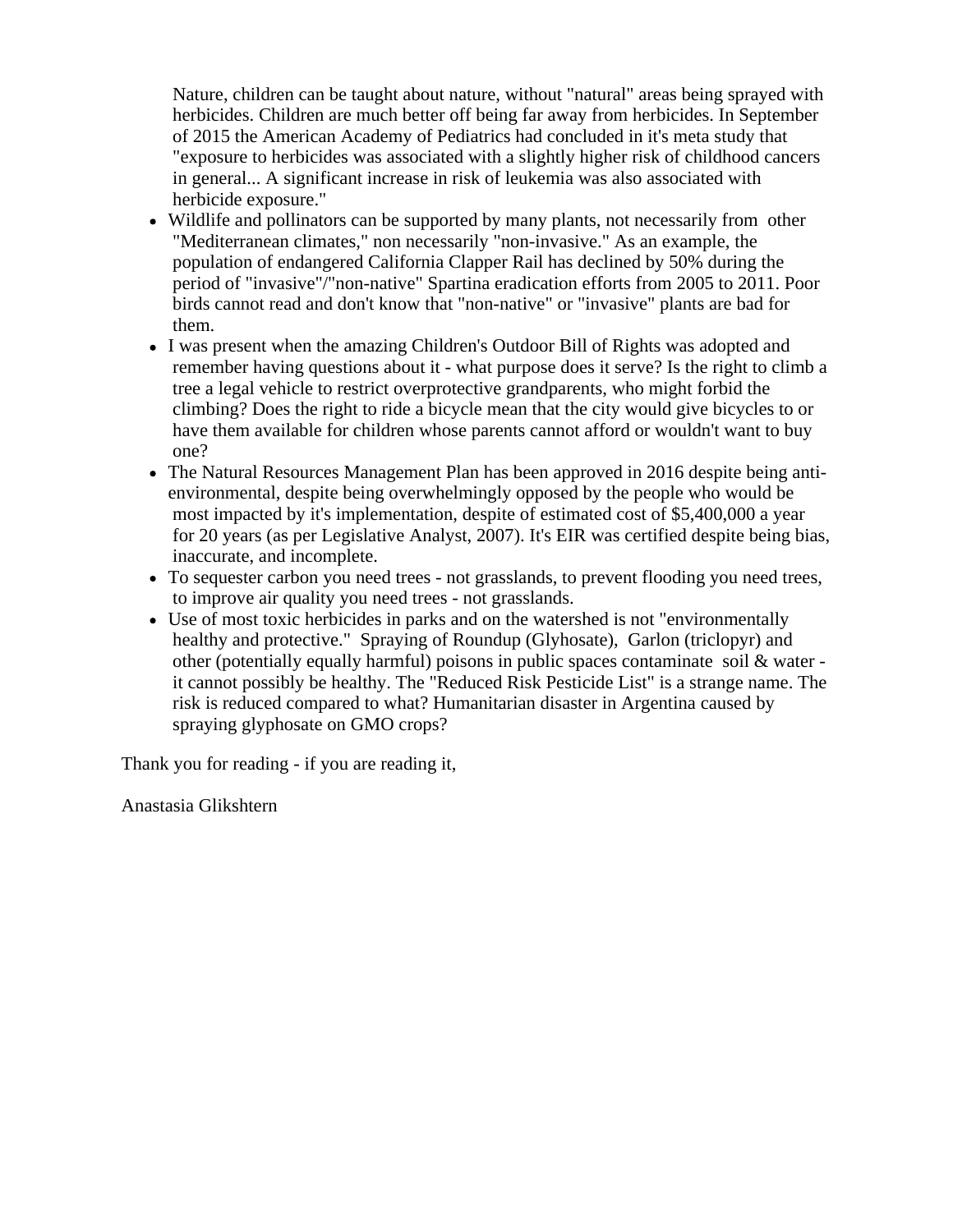San Francisco Forest Alliance Inclusive Environmentalism - Preserving Public Parks for the Pul

*sfforestnews@gmail.com*

May 7, 2017

Comments on Item 5, May 8th Policy Committee Meeting

Dear Commissioners,

San Francisco Forest Alliance holds that:

- Global warming is accelerating, climate change is real, and all efforts should be extended to slow it down;

- Our window for avoiding catastrophic climate change is rapidly closing, and we will not solve the climate crisis without a massive increase in the protection of forests around the world, including in our own backyard;

- Pesticides are much more toxic and cause much more harm to the environment and to public health than people realize - due to the efforts by manufacturers to conceal this fact and corruption within the EPA (recently brought to fore once again);

- All wildlife, not just rare species, deserves protection.

Therefore we ask to change the Resolution adopting citywide biodiversity goals and articulating the role of the Department of the Environment in protecting San Francisco's natural heritage as follows:

Please add after line 14 on page 1:

WHEREAS, forests cover 31% of the world's land surface but are home to 80% of the world's terrestrial biodiversity; and,

Please add after line 22 on page 1:

WHEREAS, our window for avoiding catastrophic climate change is rapidly closing, and we will not solve the climate crisis without a massive increase in the protection of forests around the world, including in our own backyard; and,

WHEREAS, saplings planted today will take years to sequester as much carbon as existing mature trees,

Please add after line 15 on page 2:

WHEREAS, vegetation treated with systemic pesticides kills pollinators, and herbicides adversely affect pollinators' ability to find food and reproduce; and,

Please add on line 21, page 3:

,and ensure that habitat of existing wildlife of the city is protected;

SFFA considers that "promote, cultivate and restore nature" is oxymoronic, since nature is what is natural, not artificially cultivated. Therefore, please, on lines 4 and 5, page 4 replace:

Empower people and partnerships to promote, cultivate, and restore nature in every neighborhood; with:

Empower people and partnerships in every neighborhood to protect the natural environment, emphasizing dangers of herbicides and awareness of climate change;

Please add on line 5, page 4:

protect and preserve existing ecosystems, especially forests and trees;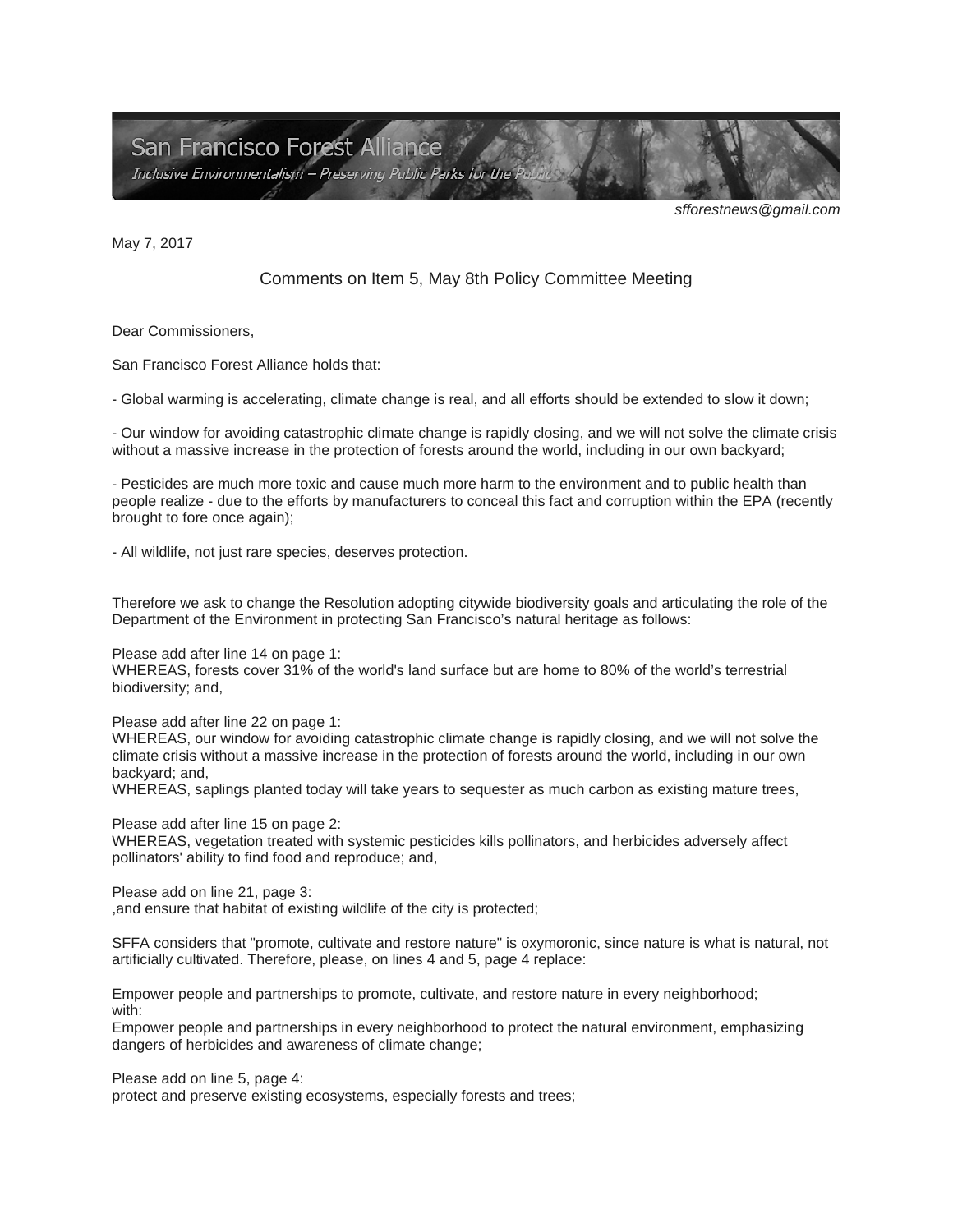Please add on line 2, page 5:

prevent deforestation, make maximum effort to preserve existing trees, and establish a register for all trees greater than 15' removed from public lands;

On line 4, page 5:

please replace "practices;" with "practices that are safe for human and environmental health, therefore prohibiting the application of toxicity category I and toxicity category II non-organic herbicides;"

#### Please add on line 6, page 5:

prohibit planting of trees and other vegetation treated with systemic herbicides by the city, and conduct an education outreach to the city residents on the subject;

San Francisco Forest Alliance also holds that, despite of certification by the Planning Commission, the Environmental Impact Report for Natural Resources Management Plan is inadequate, inaccurate, and not objective, and the Plan is, in fact, very damaging to our natural environment.

Therefore we ask that the reference to that Plan and its EIR (lines 16 through 18 on page 2) be deleted from the Resolution.

Sincerely,

*San Francisco Forest Alliance*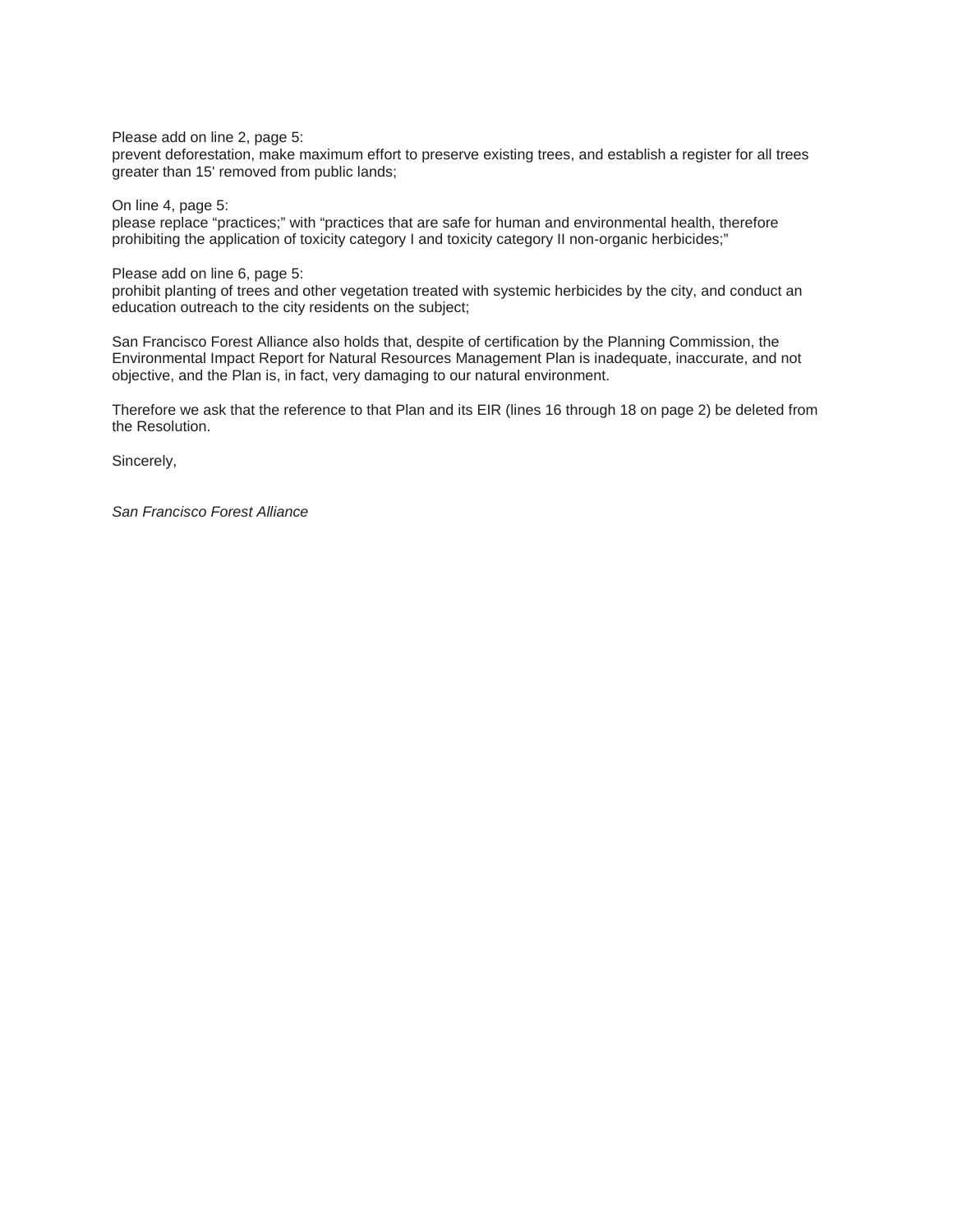Dear Commissioners,

I think Treasure Island Development Authority was mentioned at the last meeting as a shining example of good environmental practices (I might be wrong.)

Attaching a link to a post about it - please take a moment to look at the photos:

<https://sfforest.org/?s=treasure+island>

It's from last year.

Just last week the trees on Masonic and Geary were all killed - half for moving traffic lanes, half to give more work to tree cutting/tree planting companies. Saw it last Thursday. Drove on Sloat the same Thursday - the median looks awful too - don't know what was the reason for cutting down so many trees there.

War on trees in San Francisco?

Sincerely, Anastasia Glikshtern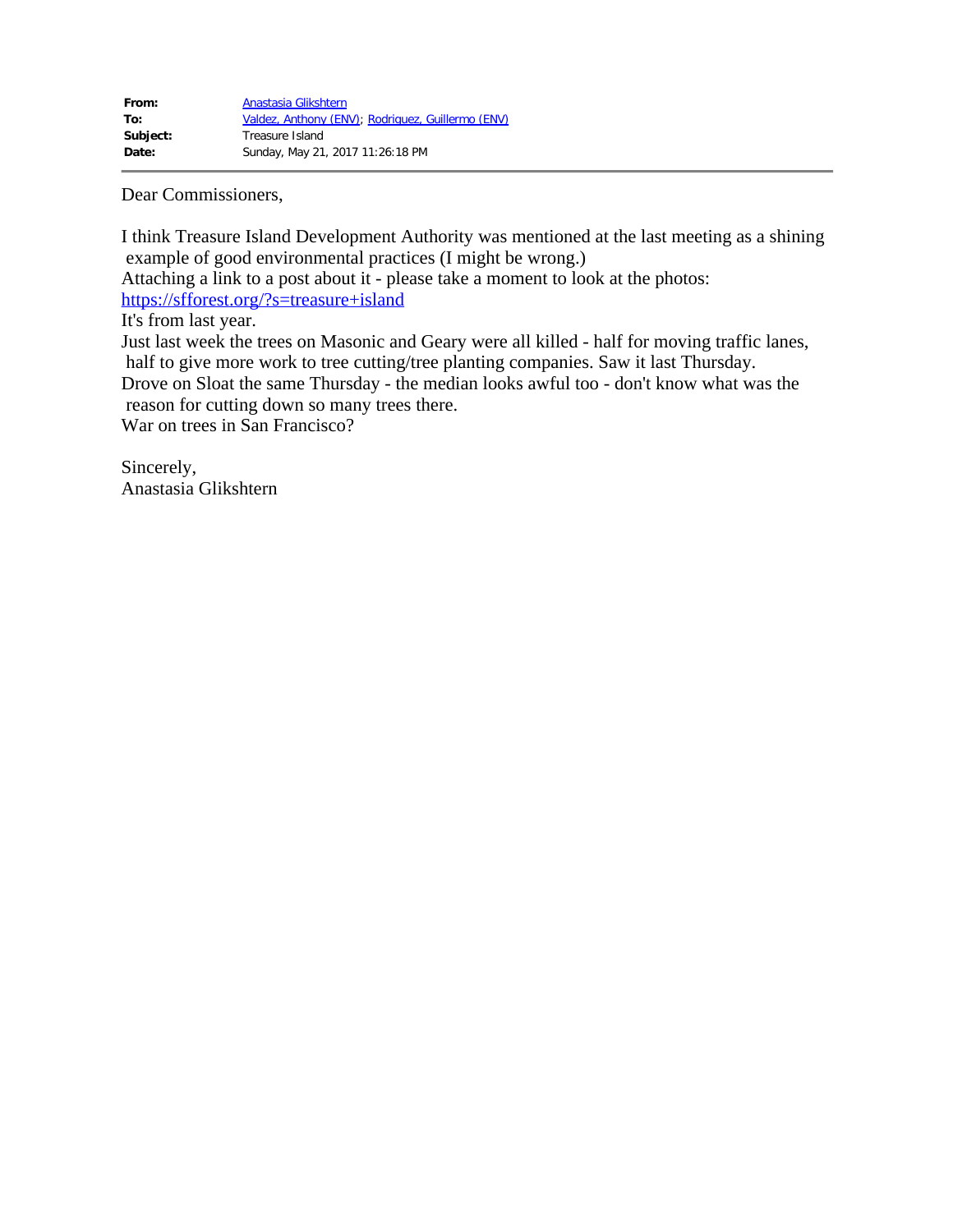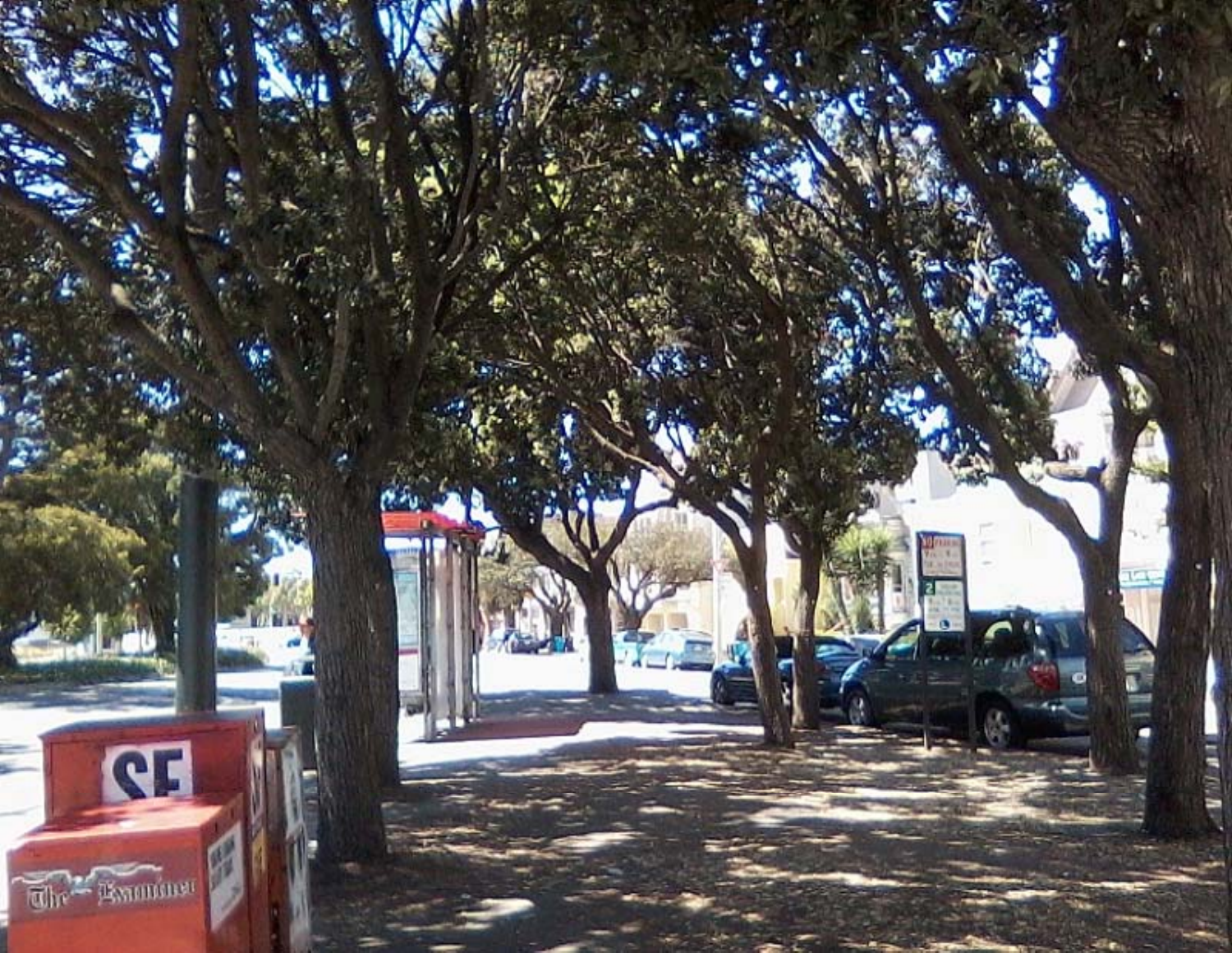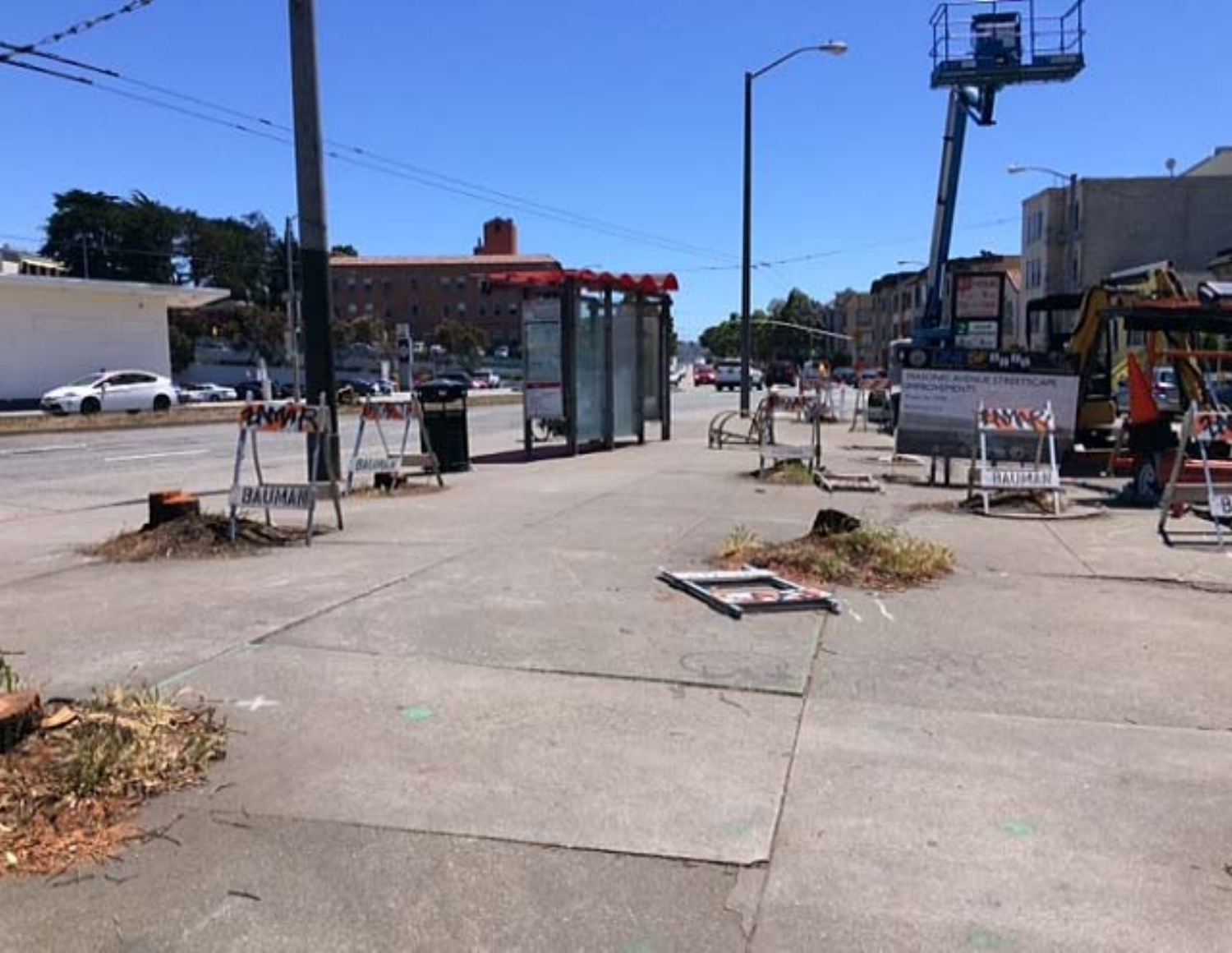| jan blum                         |  |  |
|----------------------------------|--|--|
| Valdez, Anthony (ENV)            |  |  |
| Msy 23 DOE Commission Meeting    |  |  |
| Monday, May 22, 2017 12:37:11 PM |  |  |
|                                  |  |  |

RE: Biodiversity Goals Resolution and their Implementation Goals

Dear Commissioners:

I regret my inability to attend the meeting on May 23rd but have a commitment to attend a meeting concerning a new public park which will be constructed at the nexus of Bay/ Hyde/Chestnut and Francisco/Larkin Streets; the site of the defunct Francisco Reservoir. [www.FranciscoPark.org.](http://www.franciscopark.org/)

I wholly support the Resolution and the biodiverse goals set forth as many of us involved with the building of Francisco Park share those very same goals including: conserving our natural heritage as a top priority

 protecting existing biodiversity and extending its volume to the best of our ability partnering with multiple city agencies on aligned goals helping build an understanding and appreciation in the community for the priceless biodiversity that surrounds us in our neighborhoods and throughout the City.

Thank you, Jan Blum District 2 San Francisco, CA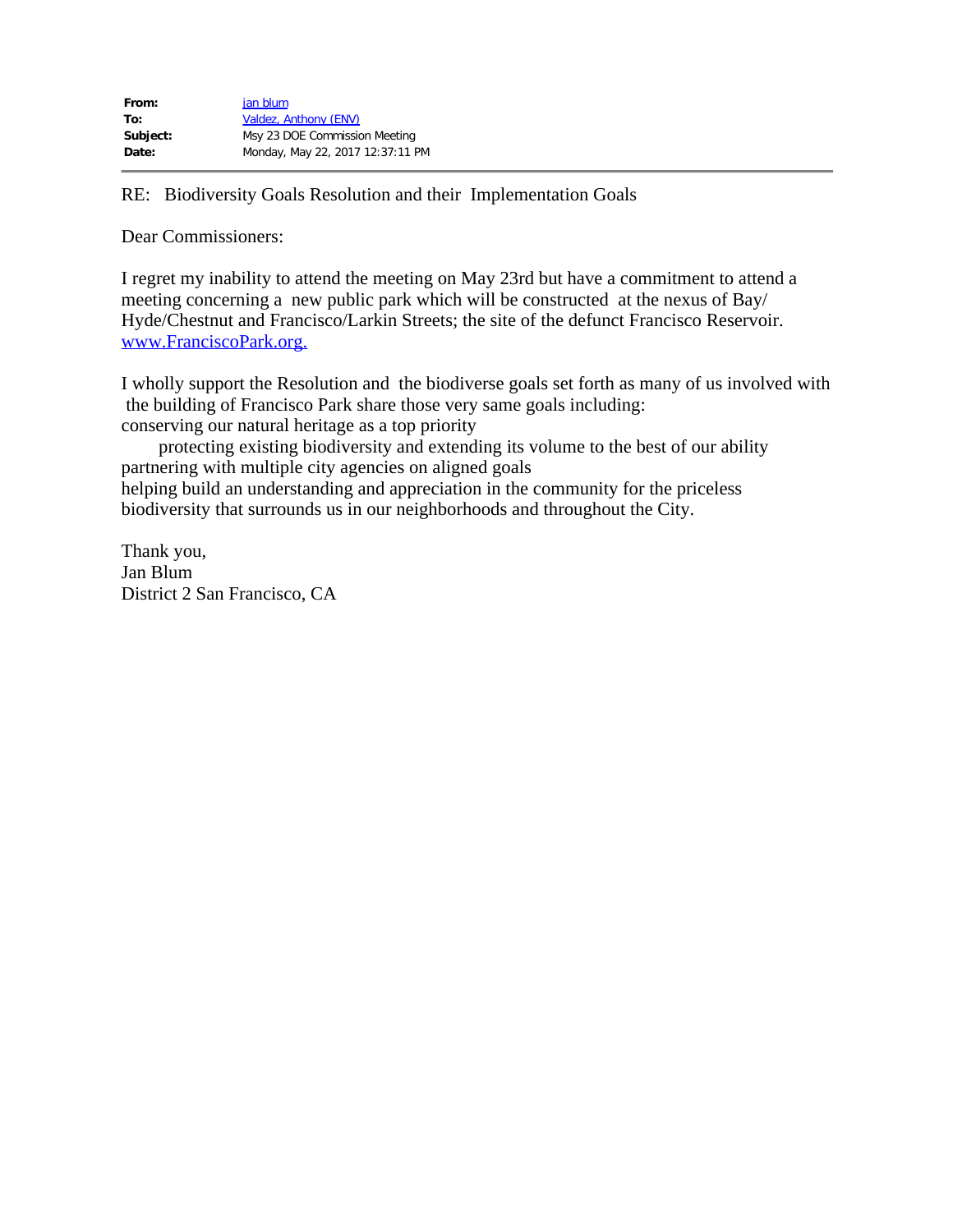Peter, Anthony, Brilliant!

These 5 Biodiversity Goals- look great. Really comprehensive and well thought through- not just token statements. This looks like it will get implemented- which as we can all appreciate is both the aim of all our work- but also a huge challenge in  $21<sup>st</sup>$  century cities. So well done you!!

In Birmingham (UK) we will examine these closely and follow your progress and look to replicate them in some way.

It is just so important to re-connect people to nature in their daily lives for their health and wellbeing but also for their restoration and spiritual re-charge. We are part of nature. Somehow living in world cities- we have managed to lose that connection. For the planet this has proved devastating. So it's great to see city scale decision-makers understanding and re-valuing nature in their cities. This has to happen in all world cities. So today San Francisco can stand up as a leader in this field- Soon there will be many follower cities. We will be one.

Thankyou for your efforts. Leadership is critical to change. Through this action today- you are showing great leadership.

Peter- you are a star!

Best reagrds Nick

Many thanks Nick Grayson, **Please note a change of role and availability as per below**:-

Nick Grayson, (Mondays and Tuesdays); Climate Change and Sustainability Manager, Birmingham City Council,

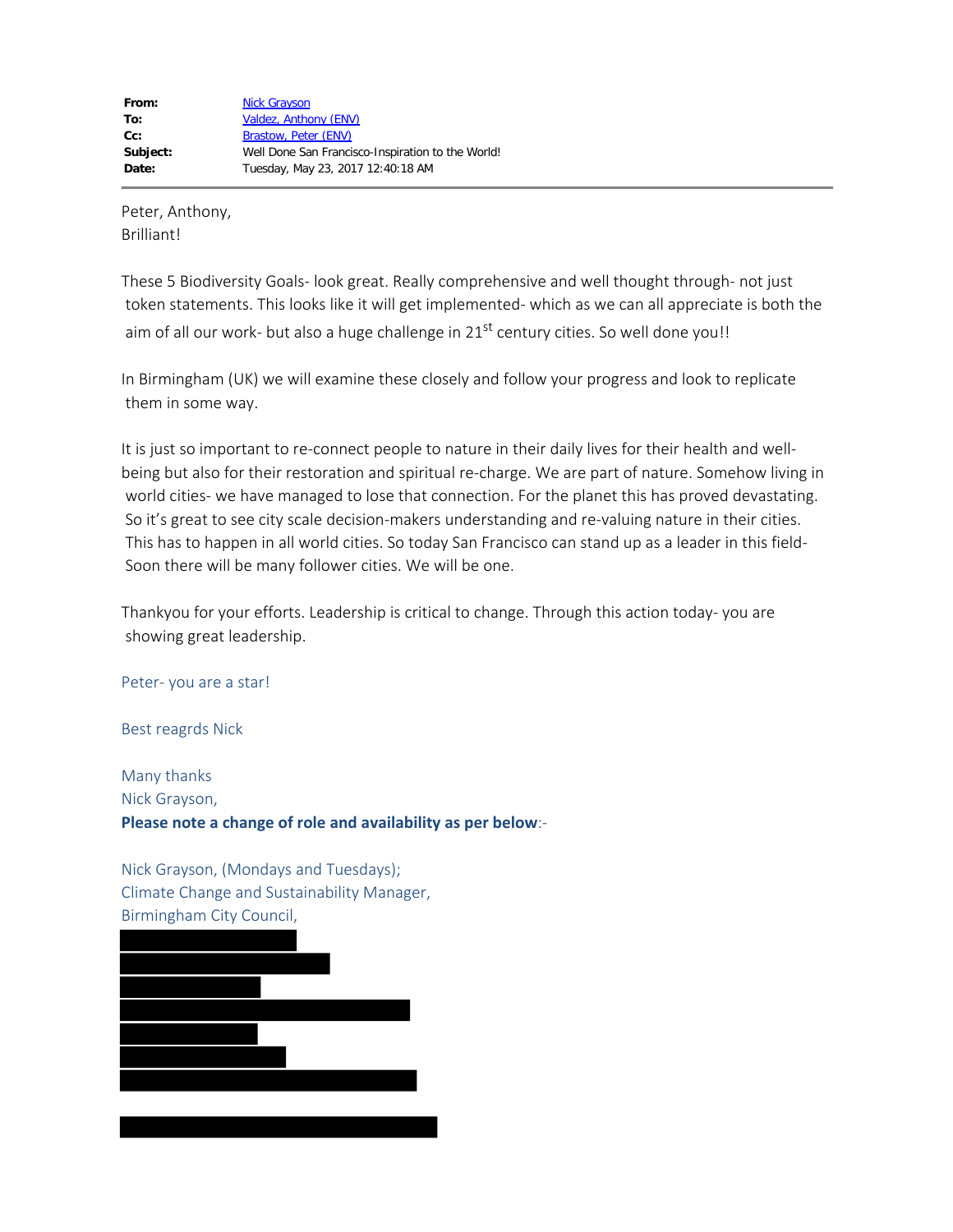Senior Research Fellow, Natural Capital, GEES, (School of Geography, Earth and Environmental Science), The University of Birmingham,



Helping make Birmingham a cleaner, greener, smarter City.

For more information on the Birmingham Natural Capital Planning Tool see:http://www.rics.org/uk/knowledge/research/research-reports/natural-capital-tool-planning-/

#### 

The information contained within this e-mail (and any attachment) sent by Birmingham City Council is confidential and may be legally privileged. It is intended only for the named recipient or entity to whom it is addressed. If you are not the intended recipient please accept our apologies and notify the sender immediately. Unauthorised access, use, disclosure, storage or copying is not permitted and may be unlawful. Any e-mail including its content may be monitored and used by Birmingham City Council for reasons of security and for monitoring internal compliance with the office policy on staff use. E-mail blocking software may also be used. Any views or opinions presented are solely those of the originator and do not necessarily represent those of Birmingham City Council. We cannot guarantee that this message or any attachment is virus free or has not been intercepted and amended.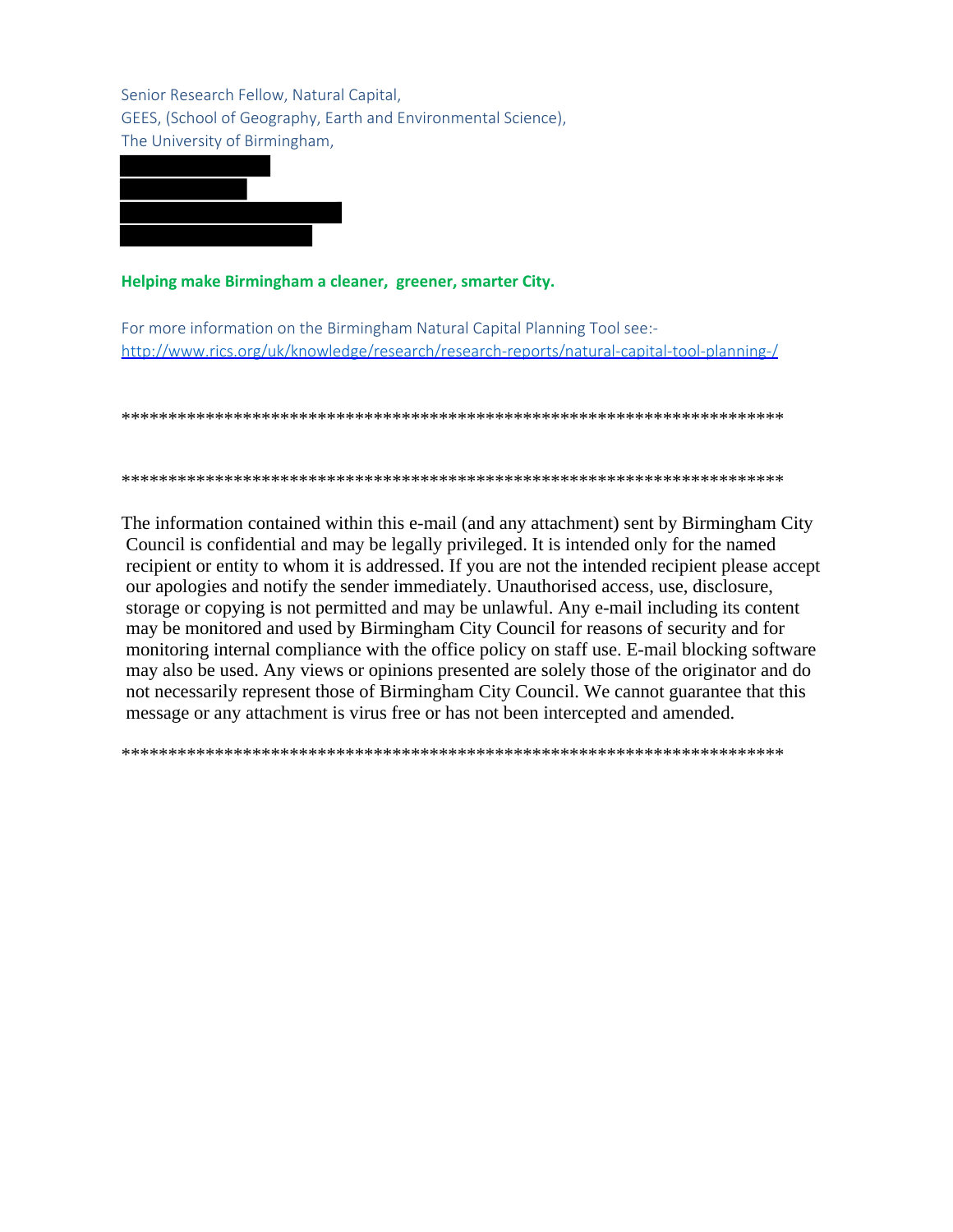| From:        | Dee Seligman                                                                                                                          |  |  |
|--------------|---------------------------------------------------------------------------------------------------------------------------------------|--|--|
| To:          | Raphael, Deborah (ENV); Valdez, Anthony (ENV)                                                                                         |  |  |
| Subject:     | RE: tonight"s biodiversity resolution                                                                                                 |  |  |
| Date:        | Tuesday, May 23, 2017 10:48:05 AM                                                                                                     |  |  |
| Attachments: | <b>Biodiversity Art Shapiro summary.docx</b><br>species diversity eucs and oak woodlands.pptx<br><b>Biodiversity Art Shapiro.docx</b> |  |  |

Dear Director Raphael and Commissioners,

I write this with limited hope that you will read and digest three attachments about biodiversity, but with my unfailing optimism that even one among you might read them before you vote on the biodiversity resolution. As Commissioners, you are not expected to be scientists; yet before you is a resolution that assumes scientific understanding without which you can't meaningfully make decisions.

1. In short, **this resolution lacks a nuanced scientific definition of biodiversity**. It assumes biodiversity means counting the number of species and sub-species. How can you vote on something if you don't even understand what the basic concept means? Attached is a summary of an email I received from Dr. Arthur Shapiro, UC Davis, Distinguished Professor of Evolution and Ecology who says: "biodiversity is a goddamed buzzword" and explains why. I've also included my summary of his lengthy email.

2. The resolution assumes that species diversity depends upon having native plant habitats *["the City's open spaces, natural areas, and native habitats support hundreds of species of indigenous plants and birds, untold diversity of insects, as well as native mammals, reptiles and amphibians…."* ]**That assumption is inaccurate!** Even so-called monocultures, like a eucalyptus forest, has extraordinary diversity. Dr. Joe McBride's 1990 study in Tilden Park, comparing species diversity in eucalyptus forests with oak woodlands shows that eucalyptus forests have **MORE** diversity than oak woodlands, but less than riparian woodlands.

Please require the resolution includes a more nuanced scientific definition and an acknowledgement that diversity exists in both native [which is not the same as "natural"] and in introduced areas. Otherwise, you are flying in the face of science.

Sincerely,

Dee Seligman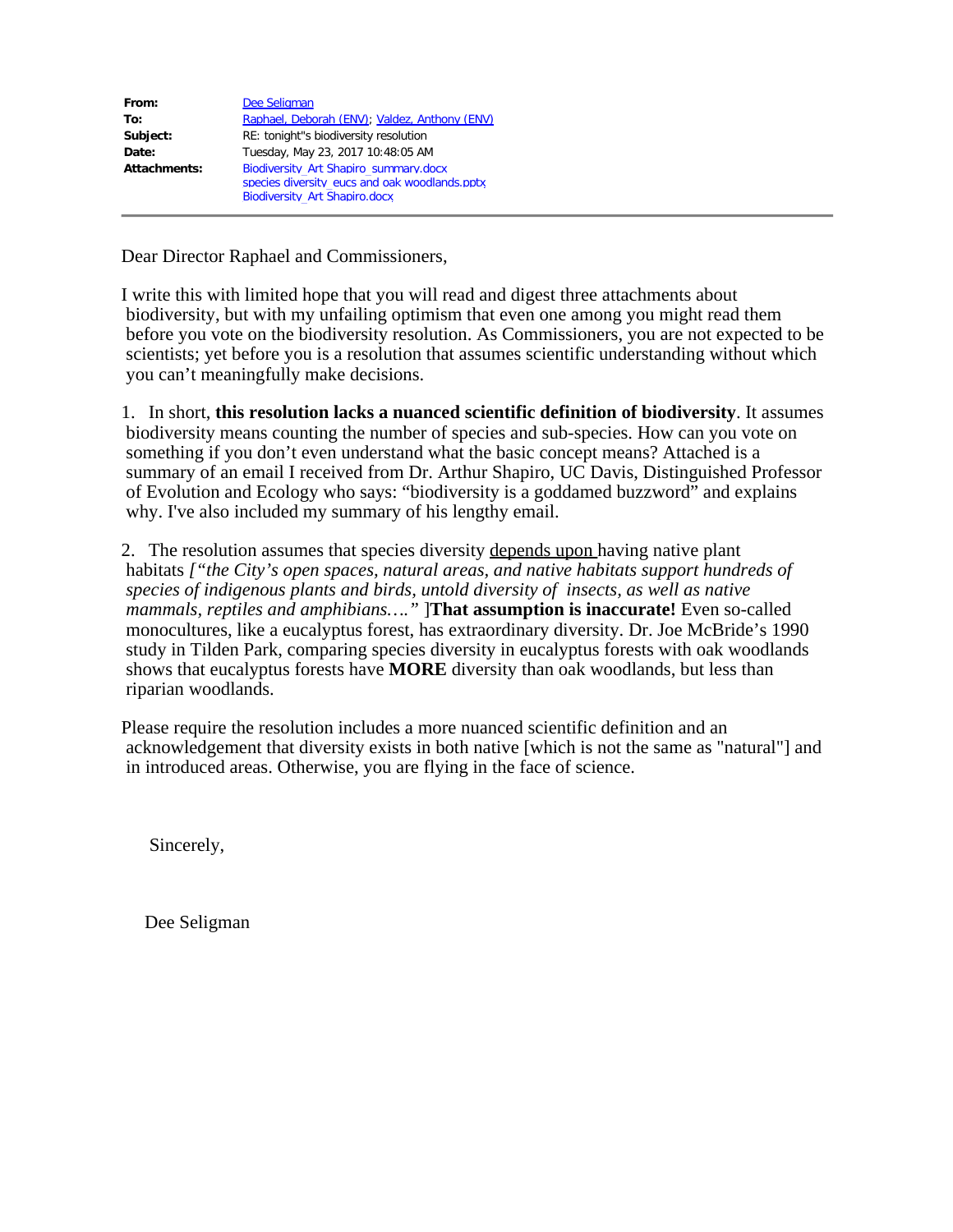Art Shapiro: "**Biodiversity is a goddam buzzword that means whatever you want it to mean."** 2 things ecologists are interested in:

- 1. The raw NUMBER OF SPECIES in a defined area or system (what many of us call "species richness") is a useful number.
- 2. HOW INDIVIDUALS ARE DIVIDED AMONG SPECIES, that is, the distribution of commonness and rarity among species.
- 3. The Shannon Formula (abbreviated H or H') is for a MEASURE OF "SPECIES DIVERSITY." It incorporated the number of species (richness) and the numbers of individuals of each species into one number, called *equitability.\*
- 4. Using genetics, now "biodiversity" encompasses *geographically-based differences in population genetics*. It is used to protect subspecies.
	- **a.** *Gamma diversity* **is diversity at a large spatial scale.**

**b.** *Beta diversity* **is a measure of how much the biota of different localities within a region differ among themselves, i.e. how quickly species composition "turns over" in space. This is actually a VERY useful approach. The Bay Area has phenomenally high beta diversity in almost everything.**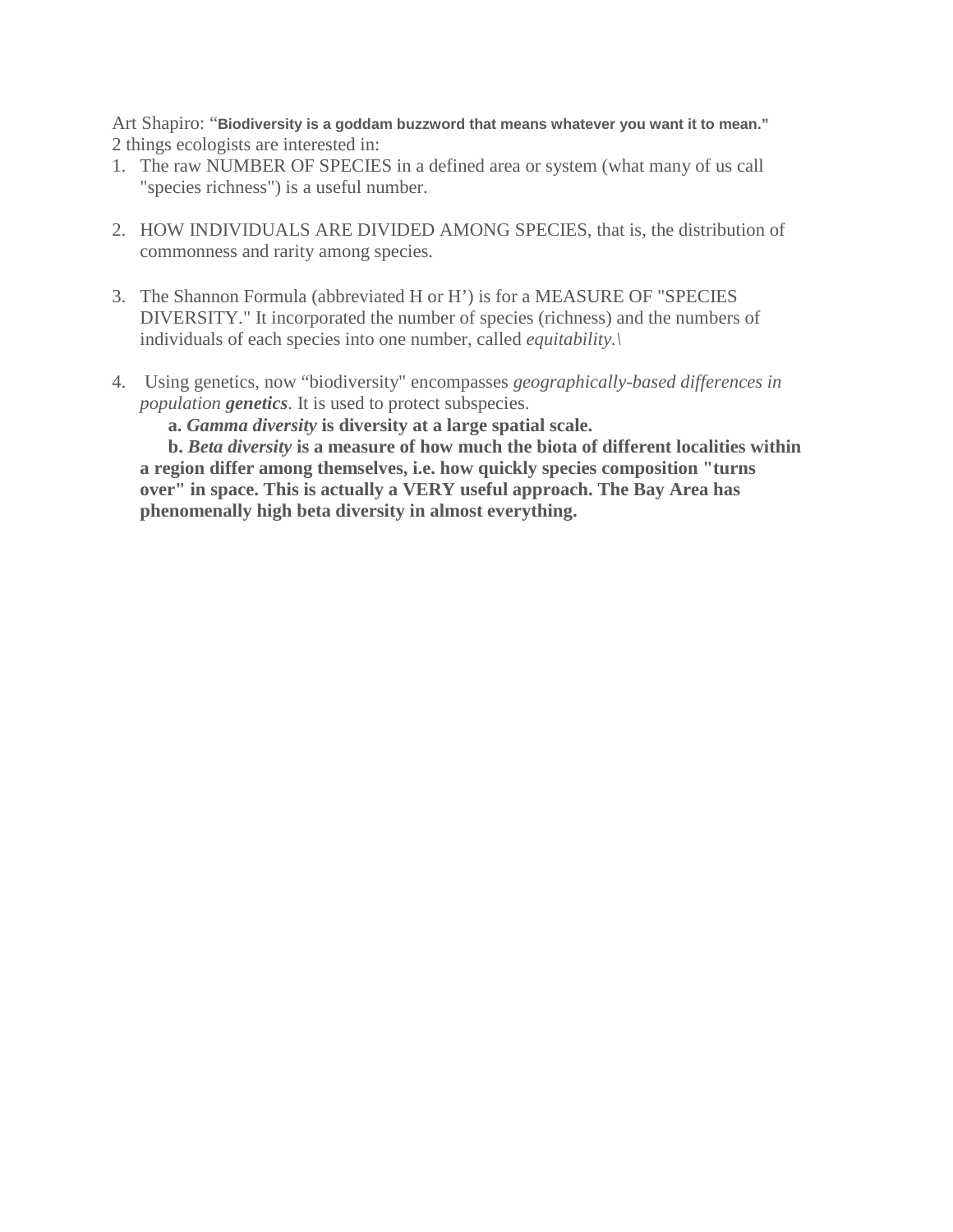# **The History, Ecology and Future of Eucalyptus Plantations in the Bay Area (Note: excerpted slides on biodiversity from his presentation )**  Joe R. McBride

Department of Landscape Architecture and Environmental Planning

and

Department of Environmental Science, Policy and Management

University of California Berkeley, CA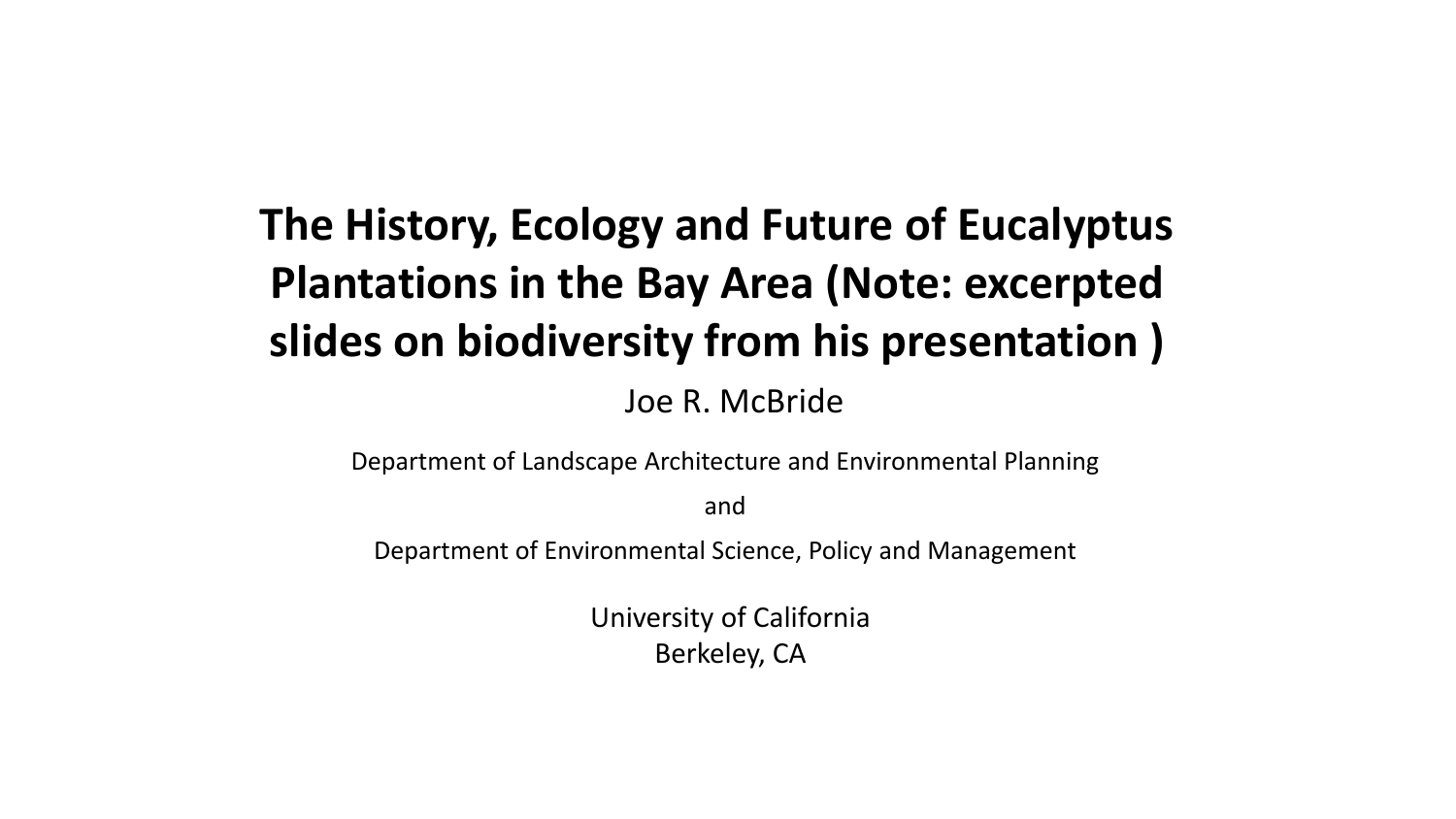Comparison of Species composition of Eucalyptus with Oak Woodland (Tilden Park – 1990)

> Eucalyptus Plantation Number of Families = 21 Number of Genera = 34 Number of Species = 38

> > Native to California = 24 Introduced to California = 14

Oak Woodland Number of Families = 16 Number of Genera = 19 Number of Species = 19 Native to California = 14 Introduced to California = 5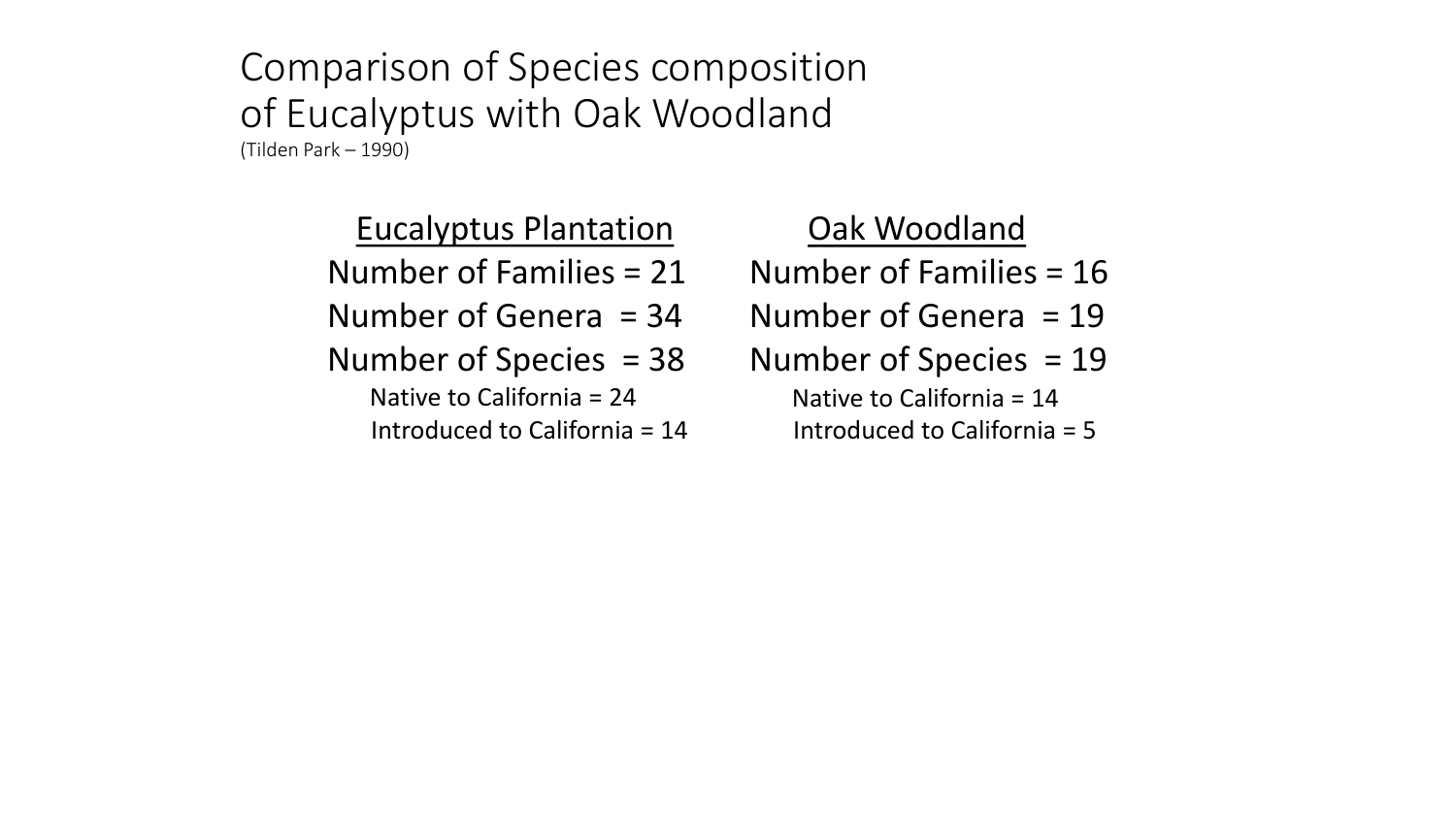# Plant Species Richness in Eucalyptus Plantations and Oak Woodlands

| Location                 | <b>Habitat</b>  | <b>Vegetation Type</b>   | <b>Number of Species</b> |
|--------------------------|-----------------|--------------------------|--------------------------|
| Tilden Park <sup>1</sup> | <b>Upland</b>   | <b>Eucalyptus</b>        | 21                       |
|                          |                 | <b>Oak Woodland</b>      | 12                       |
| Tilden Park <sup>2</sup> | Upland          | <b>Eucalyptus</b>        | 38                       |
|                          |                 | <b>Oak Woodland</b>      | 21                       |
| Murray Park <sup>3</sup> | <b>Riparian</b> | <b>Eucalyptus</b>        | 34                       |
|                          |                 | <b>Riparian Woodland</b> | 58                       |

1 = Jewell Lake (Contra Costa County); 2 = Golf Course Road (Contra Costa County); 3 = San Mateo County, near Half Moon Bay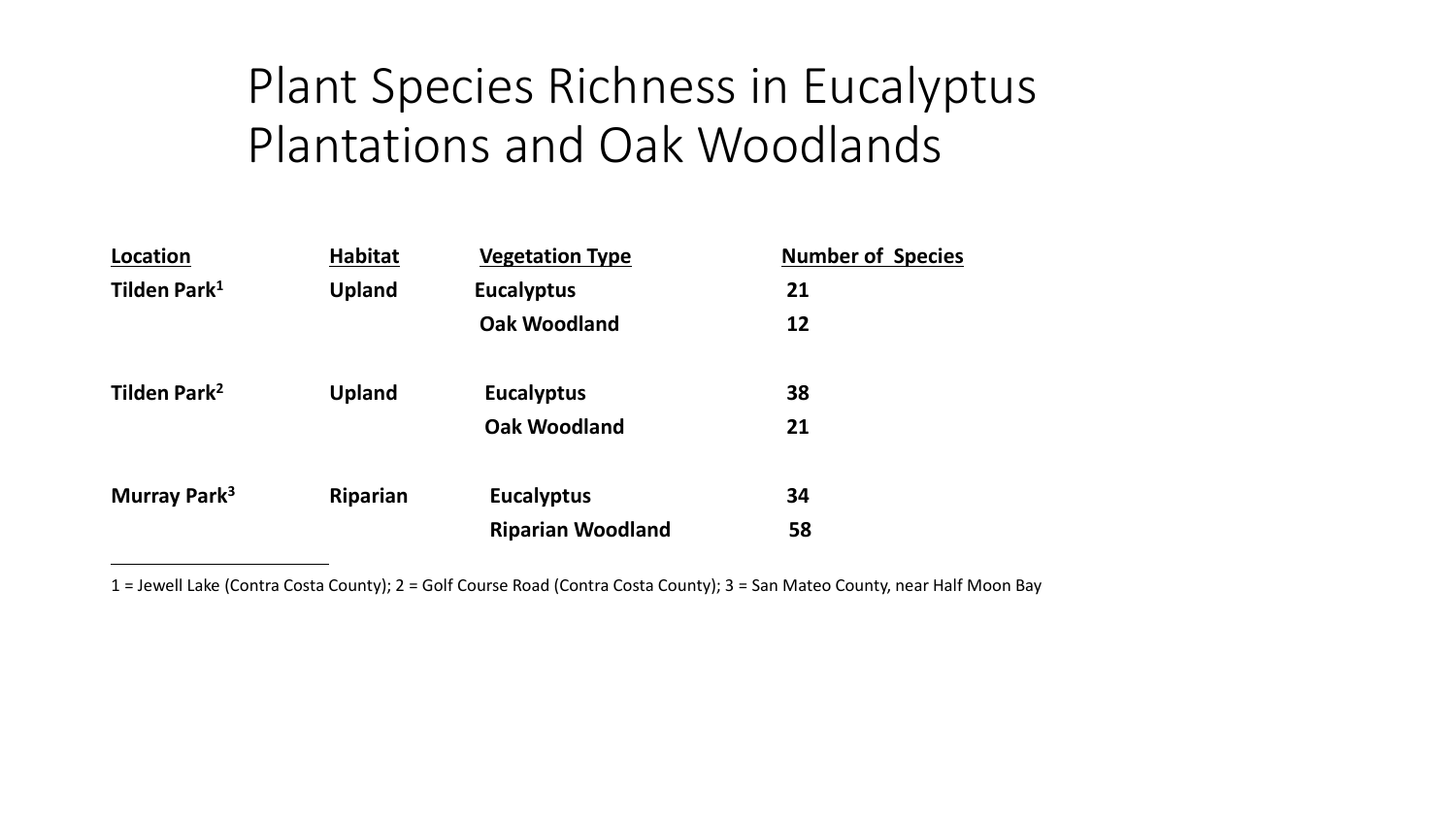**Arthur Shapiro to me March 25 2014 email on Biodiversity** 

**Biodiversity is a goddam buzzword that means whatever you want it to mean--I hate it. The following is from our introductory biology textbook, "Life: The Science of Biology," 10th edition, Sadava et al., p. 1229 (yes, I said 1229; it weighs as much as an unabridged dictionary):**

**"The term BIODIVERSITY, a contraction of 'biological diversity,' has multiple definitions. We may speak of biodiversity as the** degree of genetic variation within a species**....Biodiversity can also be defined in terms of** species richness in a particular community**. At a larger scale, biodiversity also embraces ecosystem diversity--particularly the** complex interactions within and between ecosystems..**..One conspicuous manifestation of biodiversity loss is species extinction..."**

**The glossary in the back of the book defines "biodiversity hot spot" (itself ambiguous, embracing both numbers of species and amount of endemism), but NOT "biodiversity" itself. I can see why. See why I hate the word? I really use it only to mock it--even in introductory classes.**

**Here is a very brief background tutorial. Feel free to pass it on to anyone interested in such stuff.** *The raw NUMBER OF SPECIES in a defined area or system* **(what many of us call "species richness") is a useful number. But ecologists are also interested in** *HOW INDIVIDUALS ARE DIVIDED AMONG SPECIES, that is, the distribution of commonness and rarity among species.* 

**It was discovered about a century ago (initially by a Danish plant ecologist named Christen Raunkiaer, one of my few intellectual heroes) that there was a statistical regularity to this; this led to a series of mathematical treatments of large data sets, such as from collections of moths attracted to light traps, or field counts of plants in plots studied by vegetation ecologists, trying to understand why there should be such regularities. The models focused on whether the statistical distributions implied interspecific interaction (competition, "niche or resource pre-emption"). They thus had the potential to shed light on whether or not communities were "real," as I discussed yesterday. My old mentor MacArthur was one of the participants in these exercises. In the 60s ecologists discovered something called the Shannon-Weaver or Shannon-Wiener formula (both Weaver and Wiener had a hand in it; Shannon was Claude Shannon, an applied mathematician at Bell Labs, who developed it as a concise way of quantifying the information content of a message--this was military communications work, made public in 1949 with the publication of Shannon's book creating the new field of Information Theory). I think Robert MacA's brother, who was a physicist, told him about it.** 

**Anyway, that formula, abbreviated H or H', was quickly adopted as a** *MEASURE OF "SPECIES DIVERSITY." It incorporated the number of species (richness) and the numbers of individuals of each species into one number.* **The latter component was called "equitability." It was used to characterize and compare communities, faunas, floras and whole biota, particularly in the context of the nearly-ubiquitous "latitudinal gradient in species diversity," which basically means that for most but not all kinds of organisms, there are a lot more species, genera or whatever in the tropics than outside the tropics.**

#### **Are you still with me?**

**The Shannon formula opened the door to "everything" diversity. Maybe we should call it "diversity abuse." My old friend Bob Ricklefs, a former MacA. student, for example invented "***aspect diversity***." He tried to classify the wing patterns of moths into a limited number of themes and then studied their relative abundance in different moth faunas--finding, unsurprisingly, that there were more themes in the tropics!** 

**I'm not sure when the** *within-species genetic angle* **crept in. It may be linked with the passage of the Endangered Species Act, which protects subspecies as well as species, along with an undefined something called a "distinct population segment," which was invented by Congress in its infinite wisdom and handed to the Fish and Wildlife Service to figure out. (Congress did that to provide a handle to protect WITHIN THE U.S. species that are rare here, but not outside the U.S. No biological difference, just a line on the map. Got that? Oy and vey.**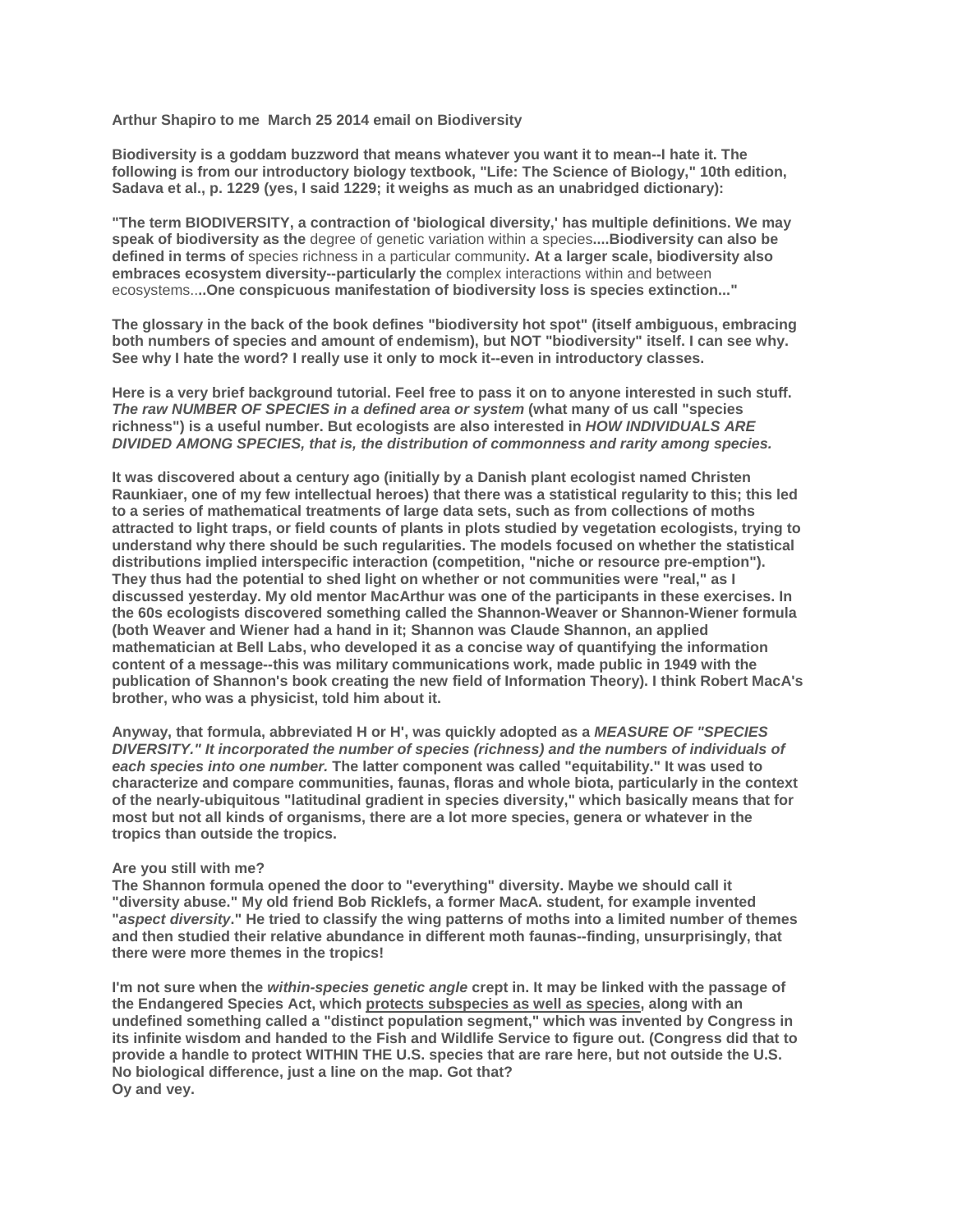**Subspecies are whatever a taxonomist says they are; there is no biological concept of the subspecies. Once they were protectable, though, there was a scramble to find SOME objective criterion for protection. Molecular genetics was still in its infancy in the 70s, but was quickly seized on for this purpose. Now, with cheap, easy DNA sequencing, it has really come into its own.** *So now "biodiversity" encompasses geographically-based differences in population genetics.* **But, alas, as such studies proliferated, we quickly learned that--contrary to the conventional wisdom- most taxonomic subspecies are NOT incipient species, and in fact you have the full spectrum from things that look totally different but are genomically very similar, to things that look identical but are wildly different.**

**R.H.Whittaker invented** *alpha, beta and gamma species diversity***. Alpha diversity is diversity at the local level. Gamma diversity is diversity at a large spatial scale. Beta diversity is a measure of how much the biota of different localities within a region differ among themselves, i.e. how quickly species composition "turns over" in space. This is actually a VERY useful approach. The Bay Area has phenomenally high beta diversity in almost everything. The more you know, the less clear it all gets. Right?**

**The attached article may or may not be edifying. I also attach the lecture notes for four relevant lectures when I teach our core Ecology course, 101. I realize this may be wretched excess, but I have this thing about not giving people half-assed explanations when the whole ass is available! Best.**

**PS You are welcome to quote me that biodiversity is a goddam buzzword!**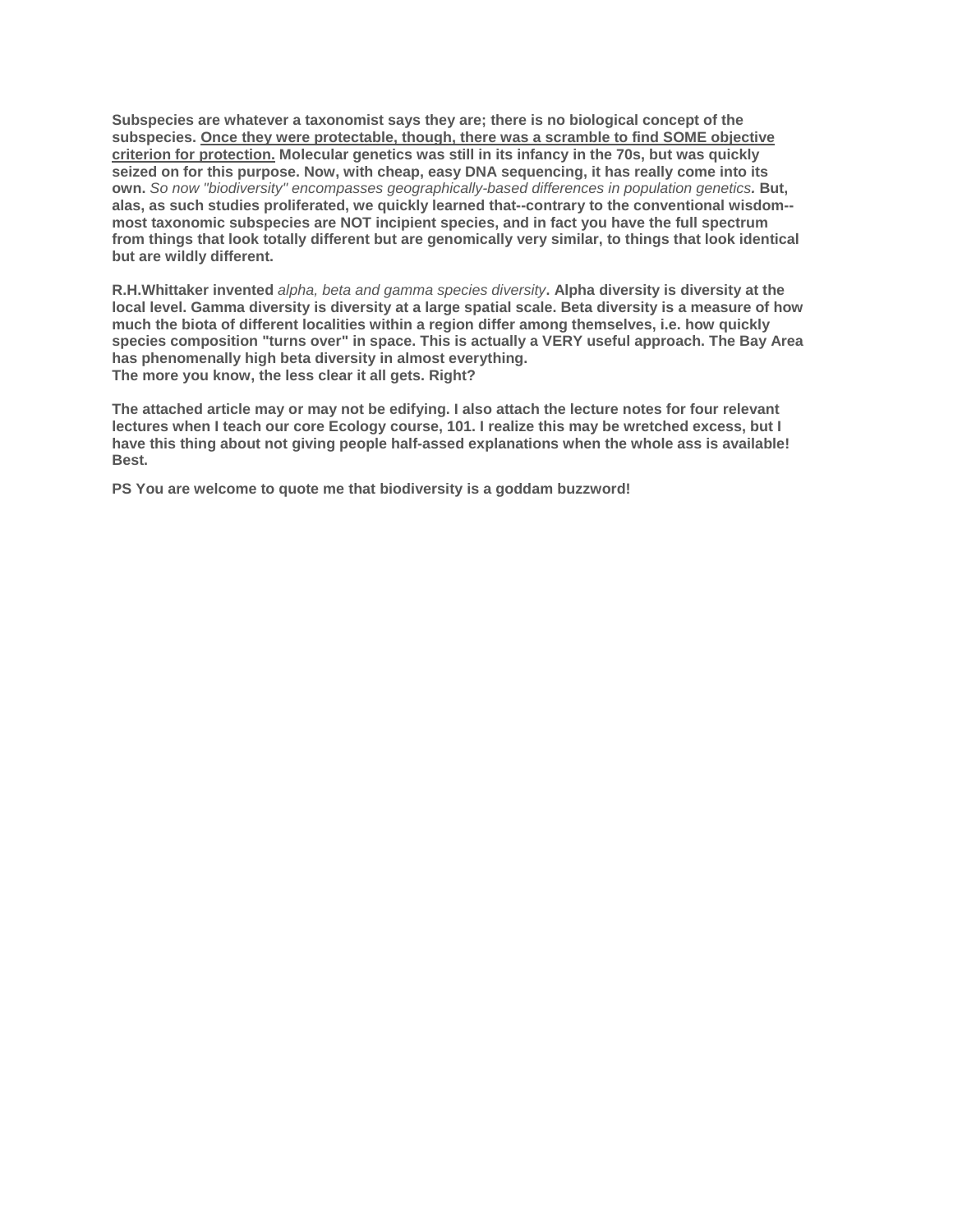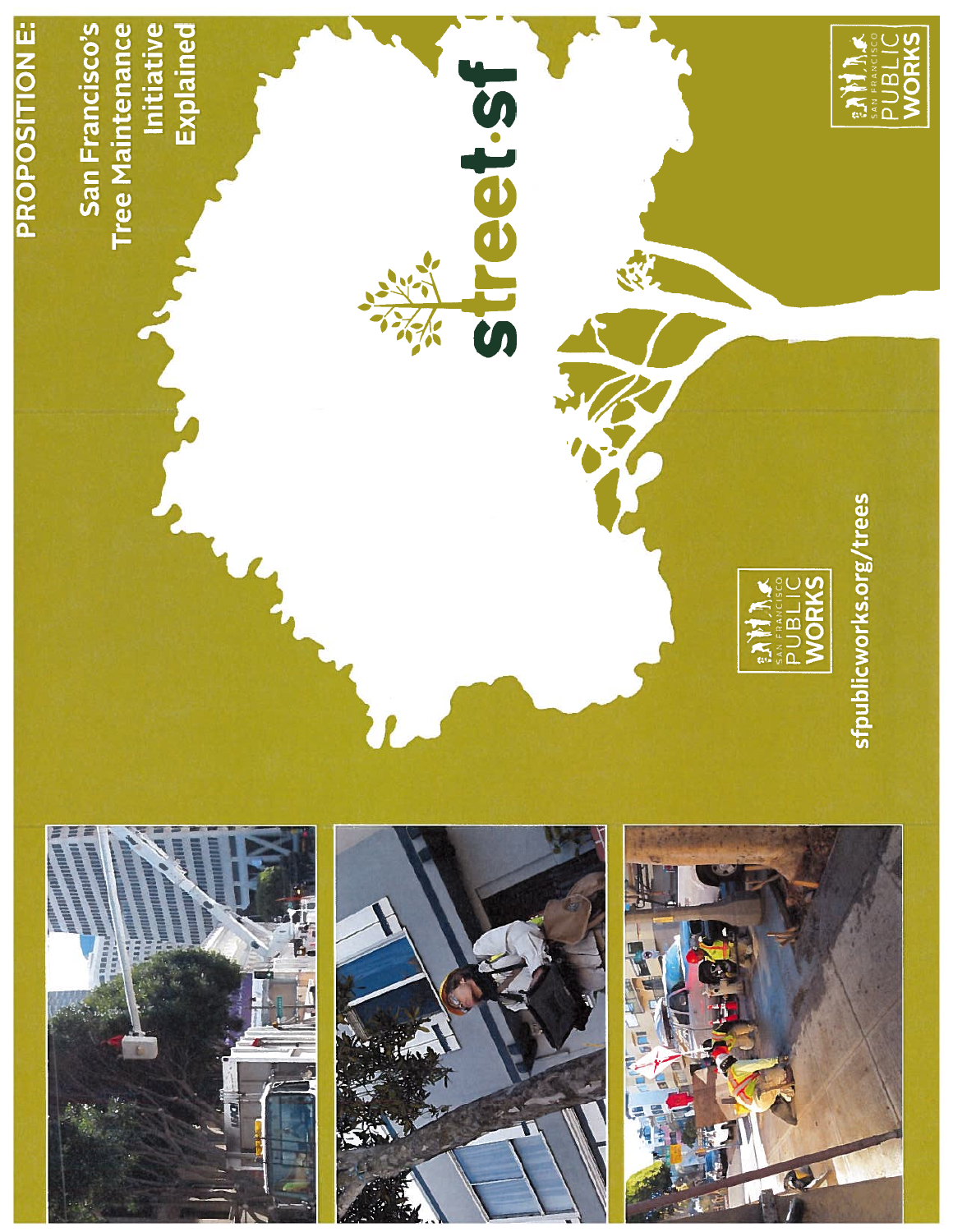#### **WORKS NORKS**  $\mathbb T$ S<br>N<br>Z  $\subset$ FRANZ<br>C  $\overline{\mathbf{u}}$  $\overline{\bigcap}$ SC o

## **What** <u>ក</u>ៈ Proposition <u>णु</u>

Prop. E was  $\overline{\phantom{a}}$ measure on the November  $\infty$ 2016 San Francisco ballot regarding responsibility for maintaining street trees and surrounding sidewalks. Voters were asked ifthe City should amend the City Charter  $\overline{\mathbf{c}}$ transfer responsibility from property owners  $\overline{\sigma}$ the City for maintaining trees on sidewalks adjacent to their property, as well for repairing sidewalks damaged হ the trees. The **City** would  $\operatorname{red}$ for this হ setting aside \$19 million per year from its General Fund, adjusted annually based on City revenues. Prop  $\overline{\mathbf{E}}$ passed with almost 80% ofthe voters' support.

#### Z<br>S that Prop. E has passed, when will my tree চ<br>চ pruned?

The City officially takes responsibility ofstreet trees beginning July 1,2017. We will start with the worst first! The City is currently assessing the data from a recently completed street tree census. The pruning ofstreet trees will ट्र prioritized based on safety considerations,  $\Xi$ correct structural flaws and  $\Xi$ gain necessary clearances for overhead wires, traffic signs and signals, adjacent buildings and traffic flow. This is expected to take several years. Routine pruning ofstreet trees is anticipated  $\overline{\sigma}$ begin in, 2020.

#### Where does the funding come from? Prop.  $\blacksquare$ establishes a \$19 million annual set-aside in<br>1 the City's General Fund.

Under Prop. E, ≦<br>⊒ my taxes go م<br>اب No. There are no new taxes  $\mathbb{S}^2$ a direct result of Prop. E.

# If I want to continue to prune my tree, can I opt **if I want to continue to prune my tree,**  $\begin{array}{c} \text{work is completed} \end{array}$ out?

Yes.  $\mathbf{A}$ s long as you're caring for your tree according to City standards, you can opt out.

## 그<br>S often  $\tilde{\bar{\vec{z}}}$ my tree be pruned?

Trees  $\widetilde{\Xi}$ ट्र pruned on a three-  $\overline{\sigma}$ five-year pruning cycle, based on the species and needs ቧ<br>ተ each individual tree.  $\blacktriangleright$ pruning schedule will a<br>a posted  $\frac{a}{\pi}$ sfpublicworks.org/trees in. July 2018.

## sidewalk? Will I still sidewalk? ರ<br>೧ responsible for my

Yes and no. Property owners still will be responsible for sidewalk damage that is not caused ত্ৰ trees, but the<br>S City  $\tilde{\Xi}$  $\Delta$ responsible for any tree-related sidewalk damage.

### $\overline{\mathcal{G}}$ the City going to do  $\mathbf{\underline{\Xi}}$ the work **Mith** City staff?

contractors. contractors. be No. performed  $\Xi$ is anticipated হ্ৰ certified  $\frac{1}{2}$ about arbotist halfthe and cement-work work will

## Does Prop. E. **pay** for tree planting, too?

No. Funding established ্ৰ Prop. E only covers tree and sidewalk maintenance. However, Public Works will continue to work with outside partners, including Friends ofthe Urban Forest,  $\Xi$ ensure that replacement trees are planted and the **City** can grow the street tree population ्ट 50 percent.

## 그<br>S will ≲<br>@ know how the funding ភ being spent?

Prop. E requires that Public Works provides an annual report on how the funding is. spent and what work  $\approx$  .

#### Do I still need a permit to plant a tree? Yes. You will  $\stackrel{\rm ss}{=}$ need a permit  $\overline{\mathcal{C}}$ plant a tree ii

the public right ofway.

## Do I need a permit to remove a tree?

Ifthe tree is in poor health or structurally unsound, the City  $\widetilde{\Xi}$ remove the tree after following the public notification process. Ifyou wish  $\overline{\sigma}$ remove a tree for another reason, you can apply for a permit  $\Xi$ remove the tree and go through the City's treeremoval permitting process.

# **What** if I see someone damaging a tree?

You can call یم<br>11 or ifyou feel the tree is being severely damaged call police non-emergency at (415) 553-0123.

#### Where can I get more information? For more information about street trees ii. general,

stpublicworks.org/trees Urban sfpublicworks.org/trees contact Forestry San Francisco  $\Xi$ (415) Public 554-6700 Works or Bureau of



\\1aiit  $\Xi$ learn more about  $\frac{1}{2}$ tieCs near your rcidenee or business? Check  $\mathop{\stackrel{\scriptstyle\circ}{\scriptstyle\circ}}$ the co new Urban borest  $\lim_{\Omega\to 0}$ tui intormation about a speeiic tree's wpe, size, condition and measurable benetts B. the environment.

urbanforestmap.org

urbanforestmap.org